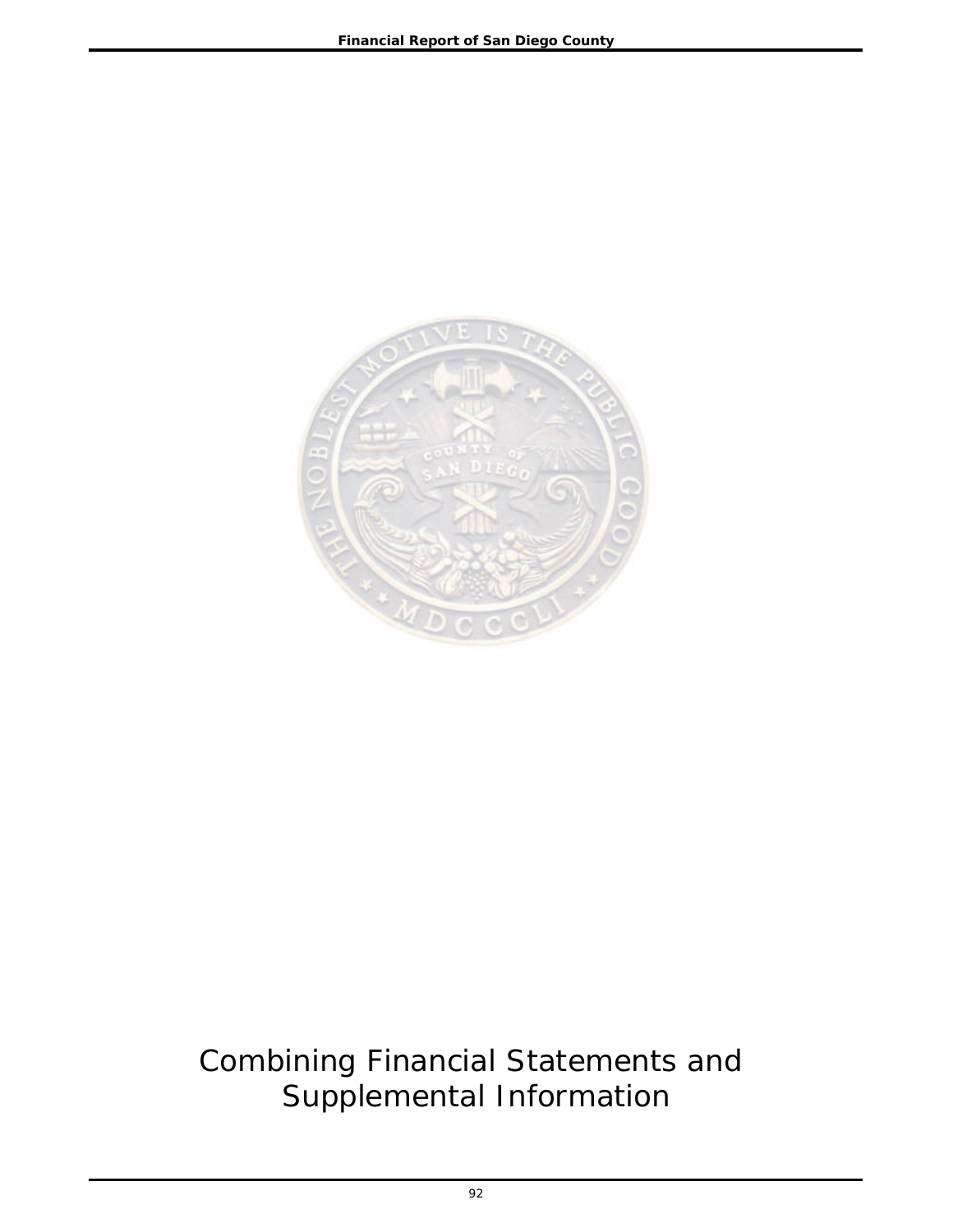### **NONMAJOR GOVERNMENTAL FUNDS**

### **SPECIAL REVENUE FUNDS**

### ROAD FUND

This fund was established to provide for maintenance and construction of roadways and for specialized engineering services to other governmental units and the public. Revenues consist primarily of the County's share of state highway user taxes and are supplemented by federal funds, vehicle code fines, and fees and reimbursements for engineering services provided.

### HCD FUND

The Housing and Community Development Fund was established to receive federal community development block grants as well as state grants. Expenditures are for special projects related to various housing programs within the County.

### AIR POLLUTION FUND

This fund was established to provide for control of air pollution from motor vehicles and other sources in order to attain health based air quality standards. Revenue sources include license and permit fees, fines, state and federal funds, charges to property owners and vehicle registration fees.

### LIGHTING DISTRICT FUND

This fund was established to provide street and road lighting services to specified areas of the County. Revenue sources include ad valorem taxes, benefit fees, state funding and charges to property owners.

### COUNTY LIBRARY FUND

This fund was established to provide library services for the unincorporated area as well as some of the incorporated cities within the county. The County Library now operates a headquarters, 31 branches, 2 bookmobiles and 1 adult literacy site. Property taxes provide most of the fund's revenues, federal aid, state aid and fines provide the remaining revenues.

#### ASSET FORFEITURE PROGRAM FUND

This fund was established to account for assets which have been seized by law enforcement agencies during the investigation of criminal activities. These monies and the interest derived therefrom are used for the prevention, investigation, apprehension and prosecution of drug and other criminal law violators.

#### INMATE WELFARE PROGRAM FUND

This fund was established to receive telephone and other vending commissions and profits from stores operated in connection with the county jail and probation facilities. Fund expenditures, by law, must be solely for the benefit, education and welfare of confined inmates.

#### INACTIVE WASTESITES FUND

This fund was established to receive one-time homeowner association deposits and residual funds from the sale of the County's Solid Waste System. Expenditures include repairs, maintenance and care for the County's inactive landfill sites in accordance with all applicable governmental regulations, laws and guidelines.

#### CABLE TV FUND

This fund was established to account for revenue earned and expenditures made for cable television related projects appropriated for the benefit of the cable subscribers who have paid the user fees for this fund.

#### PARK LAND DEDICATION FUND

This fund was established to receive and expend special park land dedication fees to developers of land as a condition for approval of any development. The fees are then used for the purchase of land and the development of land for park or recreational facilities. These facilities serve the future residents of such developments. In lieu of the payment of these fees, the developer may dedicate land for park or recreational facilities.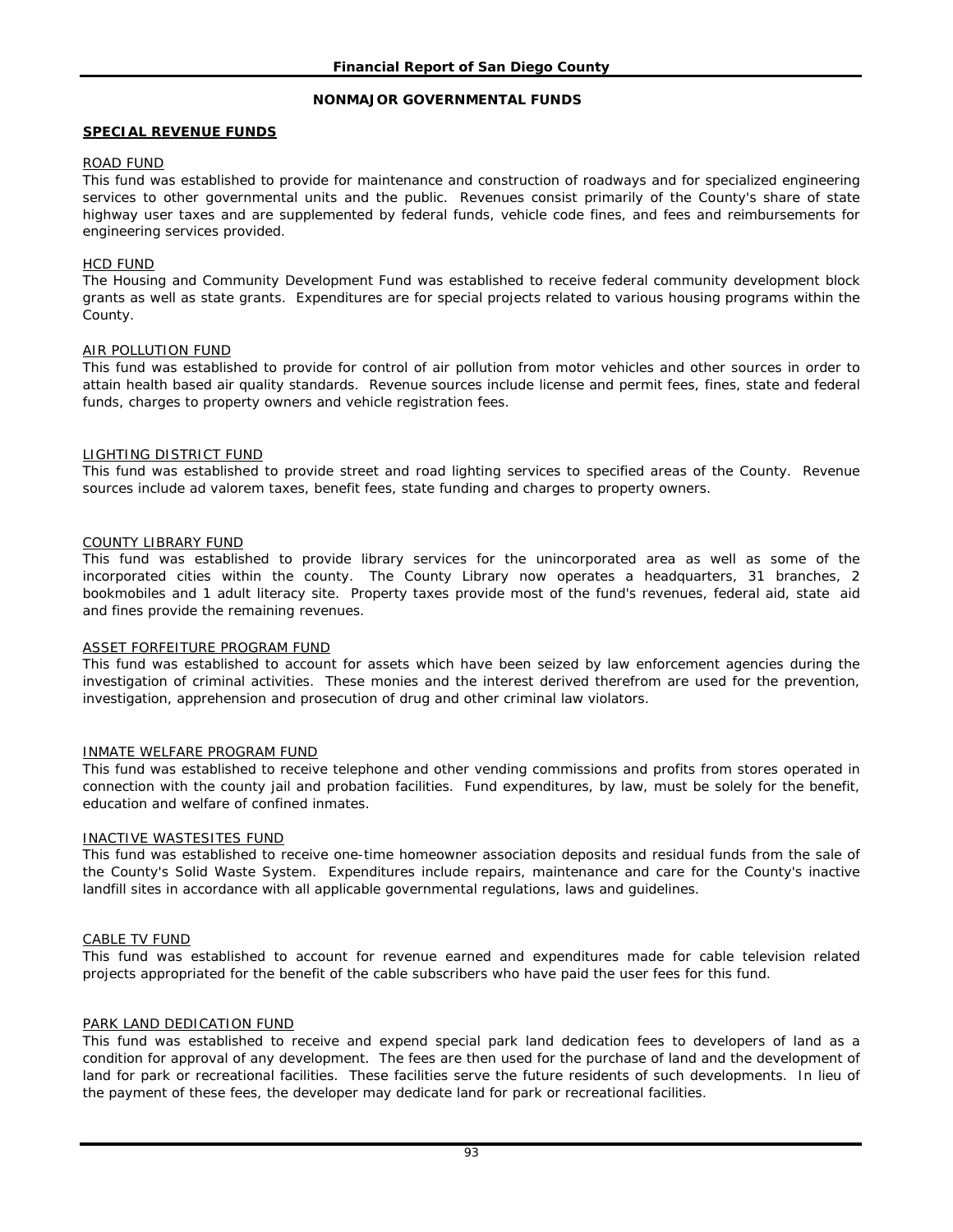### NONPROFIT CORPORATION FUND

The nonprofit corporation fund, San Diego County Capital Asset Leasing Corporation, was established as a costeffective means of financing the purchase of necessary equipment and the acquisition and construction of permanent buildings on behalf of the County through the sale of tax exempt certificates of participation.

### COUNTY SERVICE DISTRICTS FUNDS

These special district funds were established to provide authorized services such as road, park, lighting maintenance, fire protection or ambulance service to specific areas in the County. They are financed by ad valorem property taxes in the area benefited or by special assessments levied on specific properties.

### FLOOD CONTROL DISTRICT FUND

This fund was established to account for revenues and expenditures related to providing flood control in the county. It is financed primarily by ad valorem property taxes and federal grants.

### HOUSING AUTHORITY FUND

This fund was established to account for revenues and expenditures related to providing decent housing in a suitable environment for individuals who cannot afford standard private housing. Contracts with the U.S. Department of Housing and Urban Development provide the major funding sources.

### REALIGNMENT FUND

This fund was established to account for revenues and expenditures related to providing health, mental health and public assistance programs to qualifying individuals. It is based upon the state health and welfare realignment act of 1991. The financing is provided by a one-half cent sales tax as provided in the State's Revenue and Taxation Code.

### PUBLIC SAFETY FUND

This fund was established to account for revenues and expenditures related to providing public safety services such as sheriffs, fire protection, county district attorneys and county corrections. It does not include courts, but provides for an allocation to cities. It is financed by a one-half sales and use tax passed through a voter approved state proposition.

#### OTHER SPECIAL DISTRICTS FUNDS

These funds were established to receive user fees, land lease revenues, fines and state funding. Expenditures include retracement or remonument surveys, improvements for grazing lands, wildlife propagation and aviation purpose capital improvements and repairs.

#### IN HOME SUPPORT SERVICES (IHSS)

This authority was established for the administration of the IHSS registry, investigation of the qualifications and background of potential registry personnel, referral of registry personnel to IHSS recipients and the provision for training of providers and recipients. Financing is provided by the Social Services Realignment fund, federal and state programs.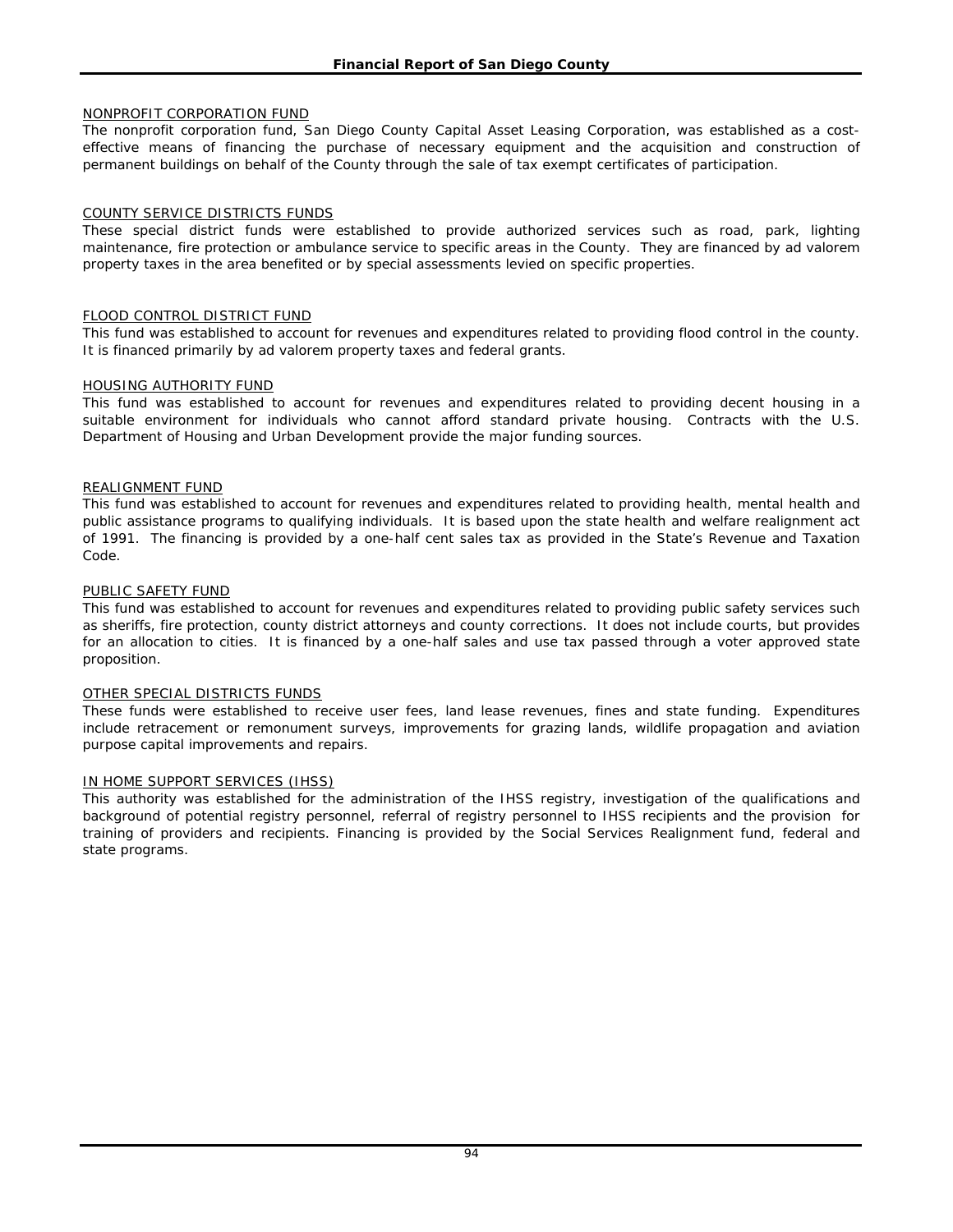### **DEBT SERVICE FUNDS**

### PENSION OBLIGATION BONDS FUND

This fund receives payments from the County and other agencies for payment of principal and interest due on 1994 taxable pension obligation bonds. The debt issue was used to satisfy the County's requirement to amortize the unfunded actuarial accrued liability with respect to retirement benefits accruing to members of the association. The obligation of the County to make payments with respect to the bonds is an absolute and unconditional priority obligation of the County imposed by law and payment of principal and interest on the bonds is not limited to any special source of funds.

### NONPROFIT CORPORATION FUND

This fund receives rental payments based on lease purchase agreements from the capital outlay fund and the general fund for payment of principal and interest due on certificates of participation. These debt issuances are legal obligations of a nonprofit corporation and were issued to finance the purchasing of necessary equipment and the acquisition and construction of permanent buildings by the County. Debt is secured by the lease purchase payments from the County.

### REDEVELOPMENT AGENCY FUND

This fund receives proceeds of redevelopment area incremental taxes and interest revenues based on a trust agreement between the agency and a trustee bank for payment of principal and interest due on revenue bonds. Pledged installments from the county airport system are deposited with a trustee and are available if taxes and interest are insufficient to pay debt service payments. In addition to the pledged amounts, a bond reserve was funded with bond proceeds.

#### SPECIAL AVIATION FUND

This fund receives operating transfers from the airport enterprise fund for payments of principal and interest due on two long-term loans from the State of California. The loans were made to the special aviation special revenue fund (other special districts) to finance a control tower and sewer lines for the Ramona airport.

### **CAPITAL PROJECTS FUND**

#### CAPITAL OUTLAY FUND

This fund is used exclusively to finance the acquisition, construction and completion of permanent public improvements including public buildings and for the costs of acquiring land and permanent improvements. The fund may also be used to make annual payments on bond indebtedness for the construction of public facilities and to acquire public facilities through lease purchases. Revenues are obtained from the sale of fixed assets, from lease or rental of county-owned facilities, and from other funds such as grants and contributions when allocated by the Board of Supervisors to the fund.

#### EDGEMOOR DEVELOPMENT FUND

This fund is used exclusively for assisting in the development of the Edgemoor property. The Edgemoor property represents approximately 375 acres of county owned land and 50 acres owned by the Grossmont Union High School District in the Santee area. Future development may include parks, a library, housing, a fire station, post office and others. Revenues are derived from the sale or lease of land within the Edgemoor property.

#### NONPROFIT CORPORATION FUND

This fund is used to account for the expenditure of the proceeds from the sale of nonprofit corporation certificates of participation for the purchase of various types of equipment and the acquisition and construction of permanent buildings by the County.

#### REDEVELOPMENT AGENCY FUND

This fund is used to account for the proceeds of redevelopment area incremental taxes, interest revenues and temporary loans. Redevelopment project expenditures, in accordance with California community redevelopment law, include redevelopment planning, design, improvement cost, professional services and administrative costs.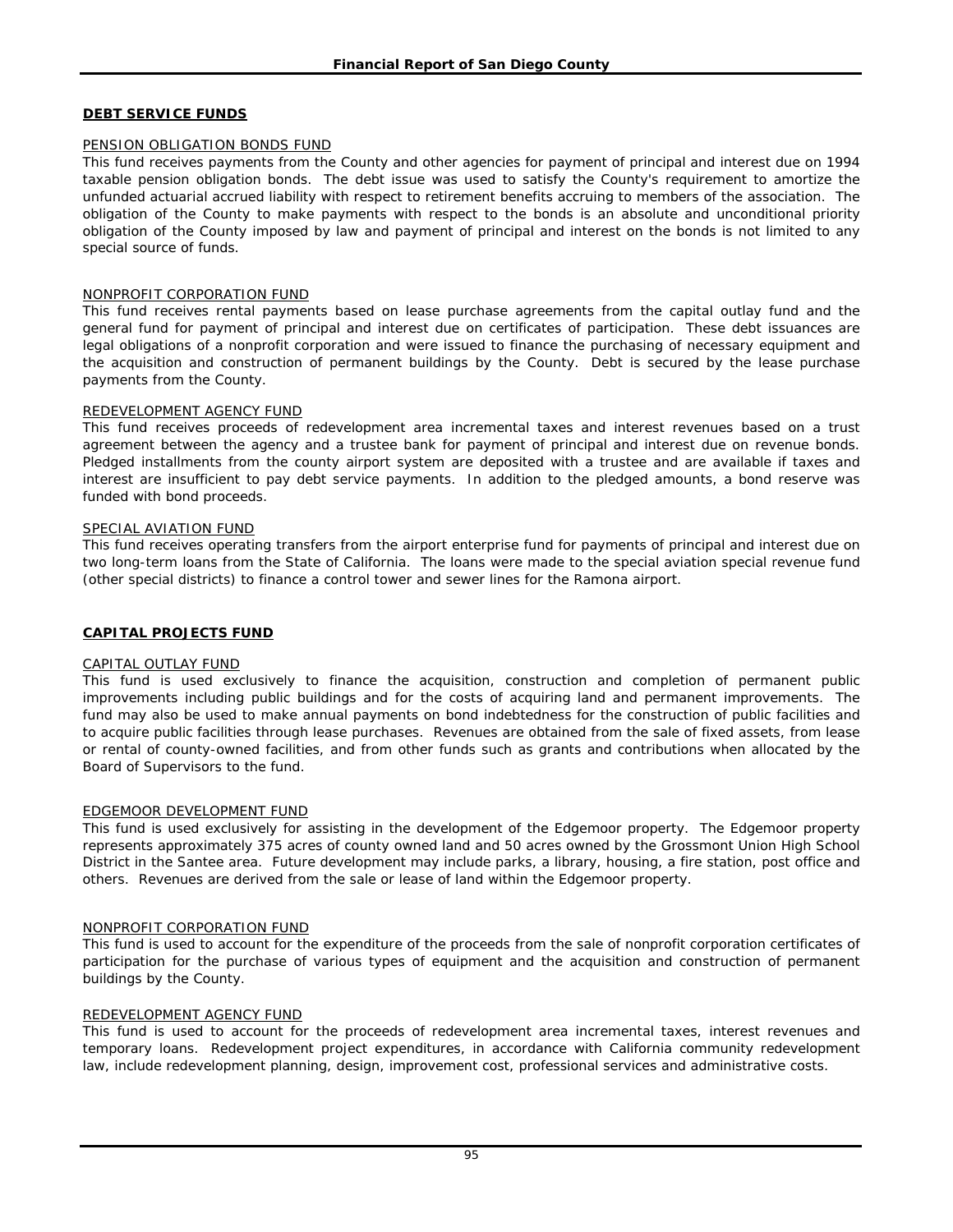### **COMBINING BALANCE SHEET NONMAJOR GOVERNMENTAL FUNDS June 30, 2002 (In Thousands)**

|                                                                                                                                                                                                                                                                                                     | Special<br>Revenue                                                             | Debt<br>Service                      | Capital<br>Projects                     | Total<br>Nonmajor<br>Governmental<br><b>Funds</b>                         |
|-----------------------------------------------------------------------------------------------------------------------------------------------------------------------------------------------------------------------------------------------------------------------------------------------------|--------------------------------------------------------------------------------|--------------------------------------|-----------------------------------------|---------------------------------------------------------------------------|
| <b>ASSETS</b><br>Equity in pooled cash and investments<br>Cash with fiscal agent<br>Collections in transit<br>Imprest cash<br>Accounts and notes receivable<br>Due from other funds<br>Advances to other funds<br>Inventory of materials and supplies<br>Deposits with others                       | \$<br>248,439<br>1,569<br>625<br>17<br>90,875<br>21,873<br>103<br>2,736<br>193 | 1,987<br>24,654<br>352<br>770<br>447 | 14,761<br>15,161<br>7,991<br>7,389<br>7 | 265,187<br>41,384<br>625<br>17<br>99,218<br>30,032<br>550<br>2,736<br>200 |
| <b>Restricted Assets:</b><br>Investments                                                                                                                                                                                                                                                            | 71,451                                                                         |                                      |                                         | 71,451                                                                    |
| <b>Total assets</b><br><b>LIABILITIES AND FUND BALANCES</b><br>Liabilities:<br>Accounts payable<br>Accrued payroll                                                                                                                                                                                  | 437,881<br>8,934<br>1,947                                                      | 28,210                               | 45,309<br>3,437                         | 511,400<br>12,371<br>1,947                                                |
| Due to other funds<br>Advances from other funds<br>Deferred revenue<br><b>Total liabilities</b>                                                                                                                                                                                                     | 102,740<br>410<br>2,312<br>116,343                                             | 2<br>287<br>289                      | 13,419<br>10,277<br>3,330<br>30,463     | 116,161<br>10,974<br>5,642<br>147,095                                     |
| <b>Fund Balances:</b><br>Reserved for encumbrances<br>Reserved for notes receivable and advances<br>Reserved for deposits with others<br>Reserved for inactive landfill maintenance<br>Reserved for inventory of materials and supplies<br>Reserved for debt service<br>Reserved for other purposes | 61,421<br>26,417<br>193<br>97,903<br>258<br>37,163                             | 27,921                               | 428                                     | 61,849<br>26,417<br>193<br>97,903<br>258<br>27,921<br>37,163              |
| Unreserved:<br>Designated for subsequent years' expenditures<br>Undesignated                                                                                                                                                                                                                        | 85<br>98,098                                                                   |                                      | 14,418                                  | 85<br>112,516                                                             |
| <b>Total fund balances</b><br><b>Total liabilities and fund balances</b>                                                                                                                                                                                                                            | \$<br>321,538<br>437,881                                                       | 27,921<br>28,210                     | 14,846<br>45,309                        | 364,305<br>511,400                                                        |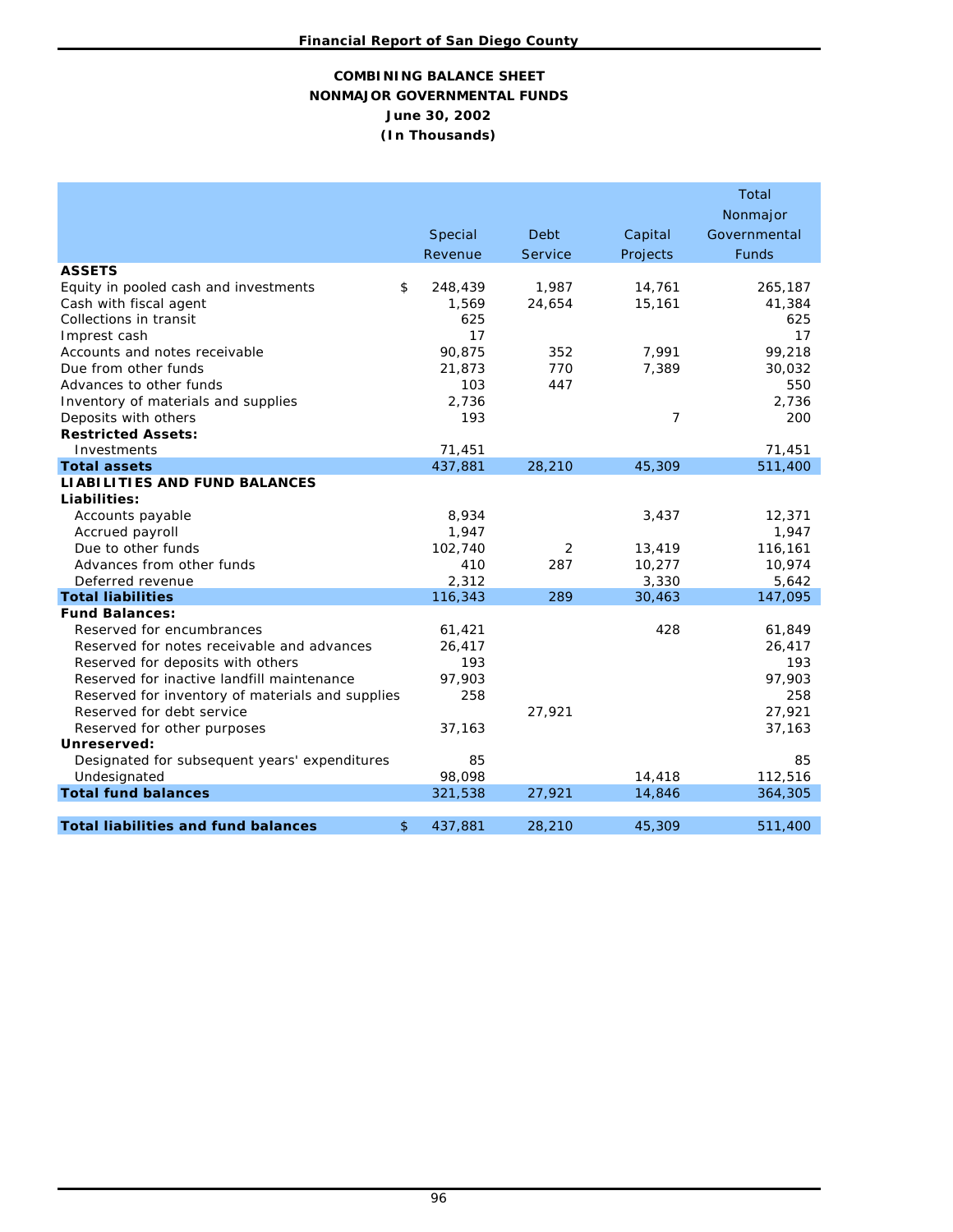# **NONMAJOR GOVERNMENTAL FUNDS COMBINING BALANCE SHEET SPECIAL REVENUE June 30, 2002 (In Thousands)**

|                                                  |              |            | Air       | Lighting        |
|--------------------------------------------------|--------------|------------|-----------|-----------------|
|                                                  | Road         | <b>HCD</b> | Pollution | <b>District</b> |
| <b>ASSETS</b>                                    |              |            |           |                 |
| Equity in pooled cash and investments            | \$<br>47,077 | 3,422      | 40,116    | 1,722           |
| Cash with fiscal agent                           |              |            | 2         |                 |
| Collections in transit                           | 363          | 38         | 13        |                 |
| Imprest cash                                     | 3            |            | 1         |                 |
| Accounts and notes receivable                    | 6,238        | 17,598     | 1,167     | 33              |
| Due from other funds                             | 2,595        | 446        | 297       | 17              |
| Advances to other funds                          |              |            |           |                 |
| Inventory of materials and supplies              | 2,478        |            | 59        |                 |
| Deposits with others                             | 22           | 9          |           |                 |
| <b>Restricted Assets:</b>                        |              |            |           |                 |
| Investments                                      |              |            |           |                 |
| <b>Total assets</b>                              | 58,776       | 21,513     | 41,655    | 1,772           |
|                                                  |              |            |           |                 |
| LIABILITIES AND FUND BALANCES                    |              |            |           |                 |
| Liabilities:                                     |              |            |           |                 |
| Accounts payable                                 | 2,840        | 756        | 1,918     | 157             |
| Accrued payroll                                  | 1,109        |            | 332       |                 |
| Due to other funds                               | 2,046        | 4,587      | 209       | 21              |
| Advances from other funds                        |              |            |           |                 |
| Deferred revenue                                 | 336          | 53         | 178       |                 |
| <b>Total liabilities</b>                         | 6,331        | 5,396      | 2,637     | 178             |
|                                                  |              |            |           |                 |
| <b>Fund Balances:</b>                            |              |            |           |                 |
| Reserved for encumbrances                        | 27,345       |            | 22,389    | 21              |
| Reserved for notes receivable and advances       |              | 16,102     |           |                 |
| Reserved for deposits with others                | 22           | 9          |           |                 |
| Reserved for inactive landfill maintenance       |              |            |           |                 |
| Reserved for inventory of materials and supplies |              |            | 59        |                 |
| Reserved for other purposes                      | 21,579       |            |           | 1,051           |
| Unreserved:                                      |              |            |           |                 |
| Designated for subsequent years' expenditures    |              |            |           |                 |
| Undesignated                                     | 3.499        | 6          | 16,570    | 522             |
| <b>Total fund balances</b>                       | 52,445       | 16,117     | 39,018    | 1,594           |
|                                                  |              |            |           |                 |
| <b>Total liabilities and fund balances</b>       | \$<br>58,776 | 21,513     | 41,655    | 1,772           |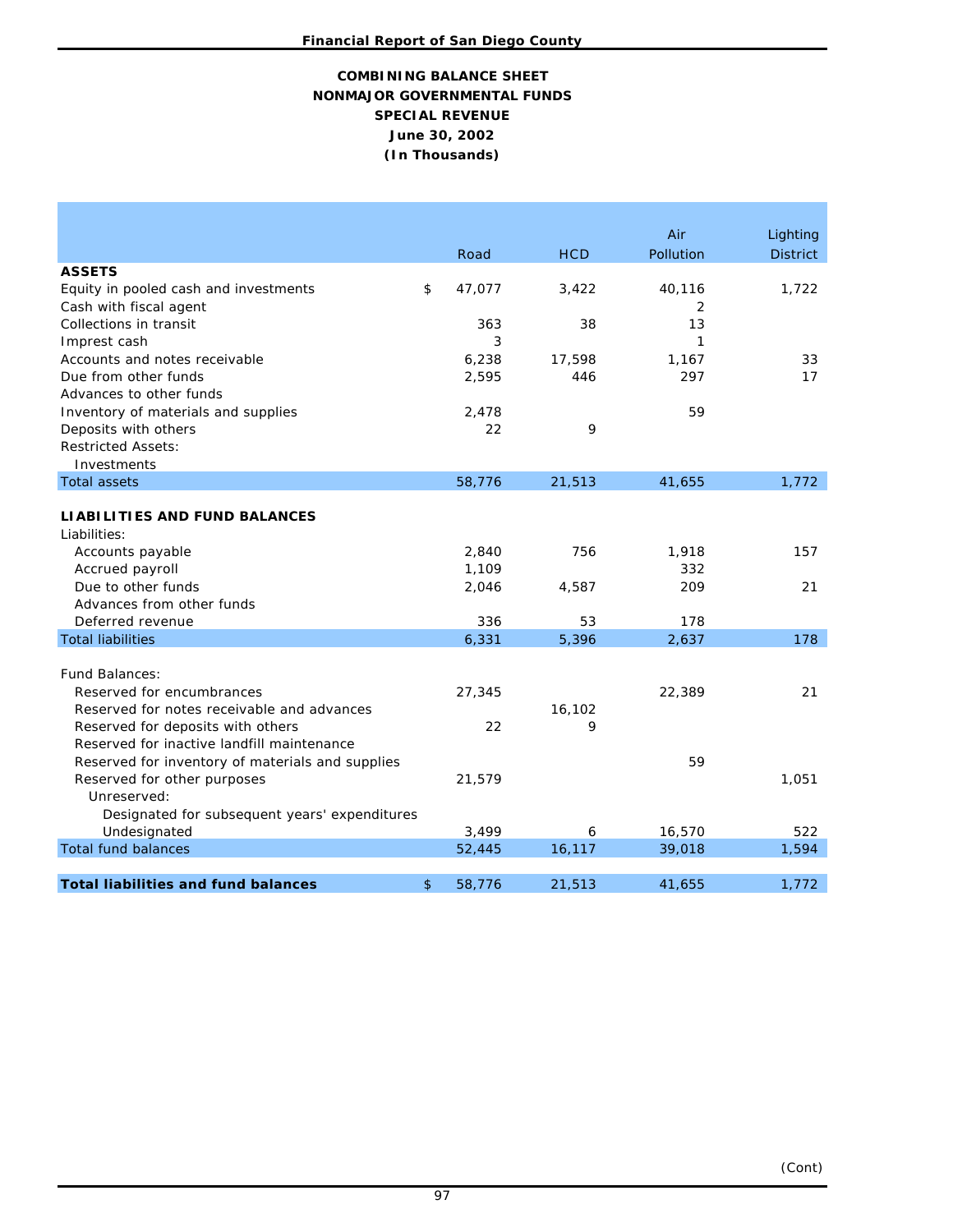# **COMBINING BALANCE SHEET NONMAJOR GOVERNMENTAL FUNDS (In Thousands) June 30, 2002 SPECIAL REVENUE**

|                                                                         |             |            |         | (Cont)     |
|-------------------------------------------------------------------------|-------------|------------|---------|------------|
|                                                                         |             | Asset      | Inmate  |            |
|                                                                         | County      | Forfeiture | Welfare | Inactive   |
|                                                                         | Library     | Program    | Program | Wastesites |
| <b>ASSETS</b>                                                           |             |            |         |            |
| Equity in pooled cash and investments                                   | \$<br>8,445 | 4,232      | 6,574   | 28,216     |
| Cash with fiscal agent                                                  |             |            |         |            |
| Collections in transit                                                  | 41          |            | 70      | 39         |
| Imprest cash<br>Accounts and notes receivable                           | 5           |            | 8       | 256        |
| Due from other funds                                                    | 409         | 35         | 99      | 370        |
| Advances to other funds                                                 |             |            |         |            |
| Inventory of materials and supplies                                     | 124         |            | 68      | 6          |
| Deposits with others                                                    |             |            |         |            |
| <b>Restricted Assets:</b>                                               |             |            |         |            |
| Investments                                                             |             |            |         | 71,451     |
| <b>Total assets</b>                                                     | 9,024       | 4,267      | 6,819   | 100,338    |
|                                                                         |             |            |         |            |
| <b>LIABILITIES AND FUND BALANCES</b><br>Liabilities:                    |             |            |         |            |
| Accounts payable                                                        | 131         | 4          | 622     | 1,037      |
| Accrued payroll                                                         | 458         |            |         | 44         |
| Due to other funds                                                      | 512         | 82         | 286     | 264        |
| Advances from other funds                                               |             |            |         |            |
| Deferred revenue                                                        |             |            |         | 973        |
| <b>Total liabilities</b>                                                | 1,101       | 86         | 908     | 2,318      |
|                                                                         |             |            |         |            |
| <b>Fund Balances:</b>                                                   |             |            |         |            |
| Reserved for encumbrances<br>Reserved for notes receivable and advances | 3,975       | 61         | 1.086   | 111        |
| Reserved for deposits with others                                       |             |            |         |            |
| Reserved for inactive landfill maintenance                              |             |            |         | 97,903     |
| Reserved for inventory of materials and supplies                        | 124         |            | 68      | 6          |
| Reserved for other purposes                                             |             |            |         |            |
| Unreserved:                                                             |             |            |         |            |
| Designated for subsequent years' expenditures                           | 85          |            |         |            |
| Undesignated                                                            | 3,739       | 4,120      | 4,757   |            |
| <b>Total fund balances</b>                                              | 7,923       | 4,181      | 5,911   | 98,020     |
| <b>Total liabilities and fund balances</b>                              | \$<br>9,024 | 4,267      | 6,819   | 100,338    |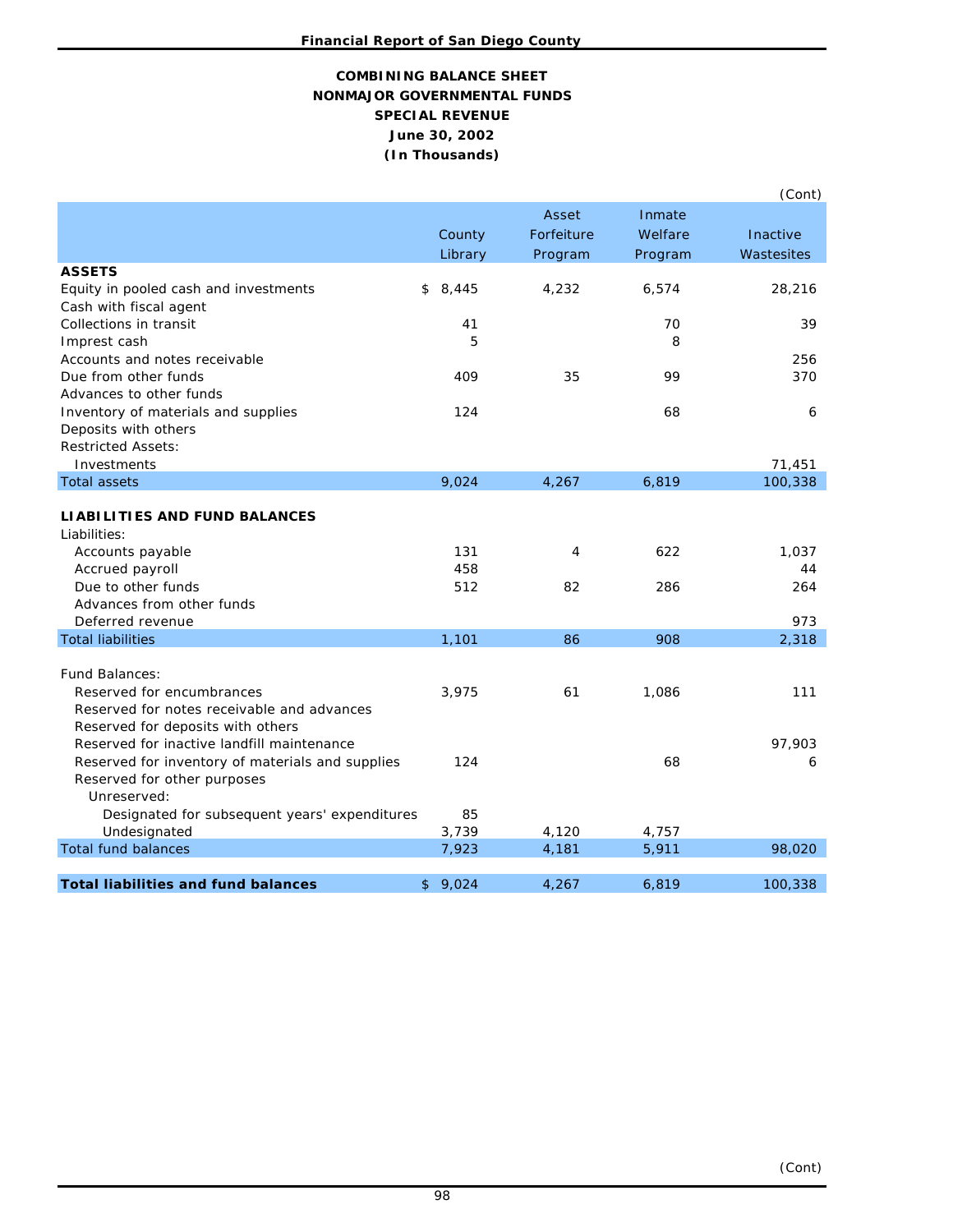# **NONMAJOR GOVERNMENTAL FUNDS June 30, 2002 COMBINING BALANCE SHEET (In Thousands) SPECIAL REVENUE**

|                                                                                                |                |          |            |             | (Cont)           |
|------------------------------------------------------------------------------------------------|----------------|----------|------------|-------------|------------------|
|                                                                                                |                |          |            |             | County           |
|                                                                                                |                |          | Parkland   | Nonprofit   | <b>Service</b>   |
|                                                                                                |                | Cable TV | Dedication | Corporation | <b>Districts</b> |
| <b>ASSETS</b>                                                                                  |                |          |            |             |                  |
| Equity in pooled cash and investments                                                          | \$             | 1,833    | 7,298      | 117         | 12,092           |
| Cash with fiscal agent                                                                         |                |          |            | 1,567       |                  |
| Collections in transit                                                                         |                |          | 34         |             |                  |
| Imprest cash<br>Accounts and notes receivable                                                  |                |          |            |             |                  |
| Due from other funds                                                                           |                | 13       | 69         |             | 158              |
| Advances to other funds                                                                        |                |          |            |             |                  |
| Inventory of materials and supplies                                                            |                | 1        |            |             |                  |
| Deposits with others                                                                           |                |          |            |             |                  |
| <b>Restricted Assets:</b>                                                                      |                |          |            |             |                  |
| Investments                                                                                    |                |          |            |             |                  |
| <b>Total assets</b>                                                                            |                | 1,847    | 7,401      | 1,684       | 12,250           |
|                                                                                                |                |          |            |             |                  |
| <b>LIABILITIES AND FUND BALANCES</b>                                                           |                |          |            |             |                  |
| Liabilities:                                                                                   |                | 62       |            | 15          |                  |
| Accounts payable<br>Accrued payroll                                                            |                |          | 5          |             | 382<br>4         |
| Due to other funds                                                                             |                | 10       | 1,019      |             | 326              |
| Advances from other funds                                                                      |                |          |            |             | 410              |
| Deferred revenue                                                                               |                |          |            |             |                  |
| <b>Total liabilities</b>                                                                       |                | 72       | 1,024      | 15          | 1,122            |
|                                                                                                |                |          |            |             |                  |
| <b>Fund Balances:</b>                                                                          |                |          |            |             |                  |
| Reserved for encumbrances                                                                      |                | 93       | 944        |             | 473              |
| Reserved for notes receivable and advances                                                     |                |          |            |             |                  |
| Reserved for deposits with others                                                              |                |          |            |             |                  |
| Reserved for inactive landfill maintenance<br>Reserved for inventory of materials and supplies |                | 1        |            |             |                  |
| Reserved for other purposes                                                                    |                |          |            |             |                  |
| Unreserved:                                                                                    |                |          |            |             |                  |
| Designated for subsequent years' expenditures                                                  |                |          |            |             |                  |
| Undesignated                                                                                   |                | 1,681    | 5,433      | 1,669       | 10,655           |
| <b>Total fund balances</b>                                                                     |                | 1,775    | 6,377      | 1,669       | 11,128           |
|                                                                                                |                |          |            |             |                  |
| <b>Total liabilities and fund balances</b>                                                     | $\mathfrak{S}$ | 1,847    | 7,401      | 1,684       | 12,250           |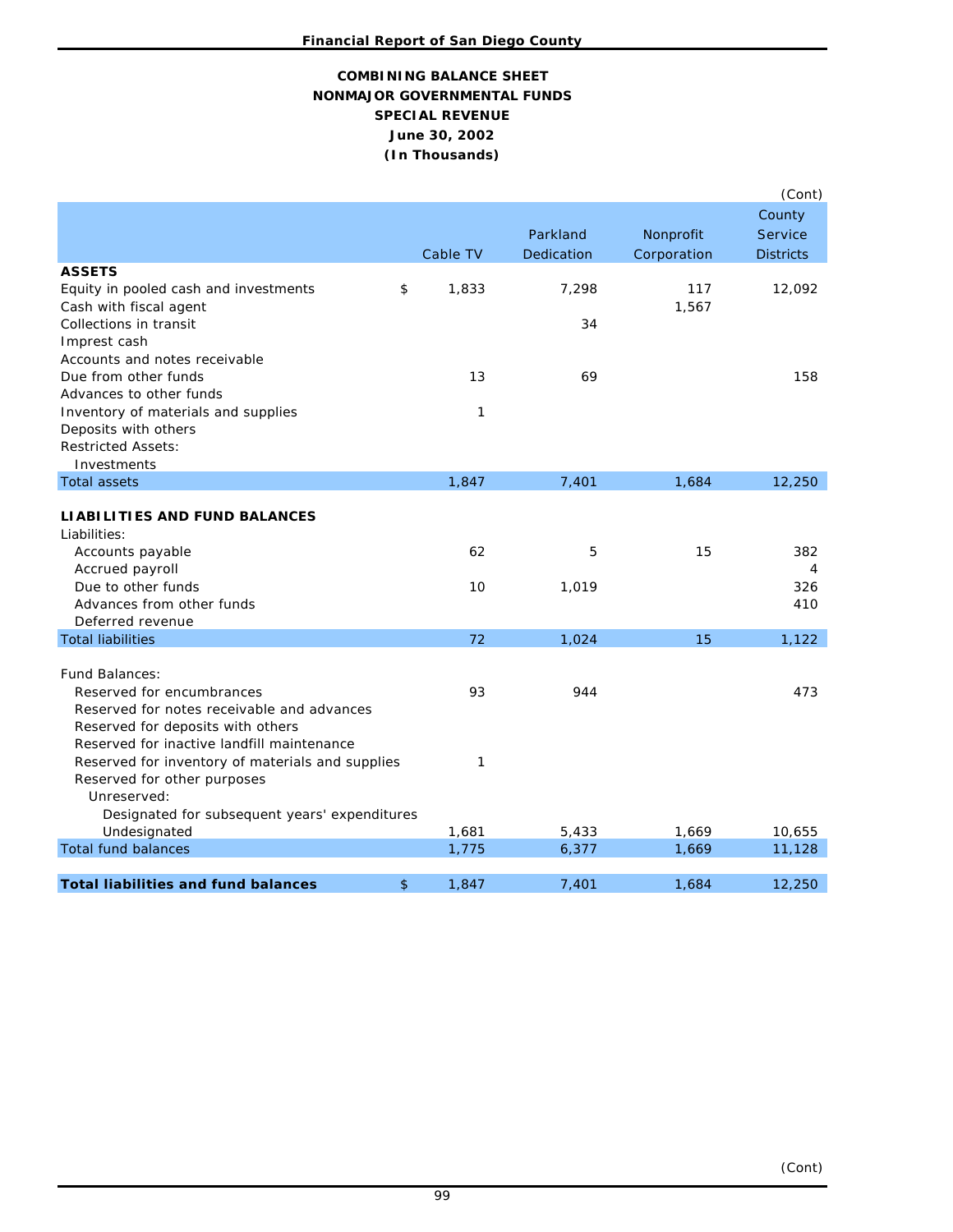# **NONMAJOR GOVERNMENTAL FUNDS COMBINING BALANCE SHEET June 30, 2002 (In Thousands) SPECIAL REVENUE**

|                                                  |                 |           | (Cont)      |
|--------------------------------------------------|-----------------|-----------|-------------|
|                                                  | Flood           |           |             |
|                                                  | Control         | Housing   |             |
|                                                  | <b>District</b> | Authority | Realignment |
| <b>ASSETS</b>                                    |                 |           |             |
| Equity in pooled cash and investments            | \$<br>19,440    | 6,608     | 38,879      |
| Cash with fiscal agent                           |                 |           |             |
| Collections in transit                           | 24              | 1         |             |
| Imprest cash                                     |                 |           |             |
| Accounts and notes receivable                    |                 | 12,879    | 22,910      |
| Due from other funds                             | 151             | 153       | 2,001       |
| Advances to other funds                          | 103             |           |             |
| Inventory of materials and supplies              |                 |           |             |
| Deposits with others                             | 54              | 108       |             |
| <b>Restricted Assets:</b>                        |                 |           |             |
| Investments                                      |                 |           |             |
| <b>Total assets</b>                              | 19,772          | 19,749    | 63,790      |
| <b>LIABILITIES AND FUND BALANCES</b>             |                 |           |             |
| Liabilities:                                     |                 |           |             |
| Accounts payable                                 | 18              | 983       |             |
| Accrued payroll                                  |                 |           |             |
| Due to other funds                               | 331             | 1,214     | 47,178      |
| Advances from other funds                        |                 |           |             |
| Deferred revenue                                 |                 | 772       |             |
| <b>Total liabilities</b>                         | 349             | 2,969     | 47,178      |
|                                                  |                 |           |             |
| <b>Fund Balances:</b>                            |                 |           |             |
| Reserved for encumbrances                        | 1,558           |           |             |
| Reserved for notes receivable and advances       | 103             | 10,212    |             |
| Reserved for deposits with others                | 54              | 108       |             |
| Reserved for inactive landfill maintenance       |                 |           |             |
| Reserved for inventory of materials and supplies |                 |           |             |
| Reserved for other purposes                      | 14,533          |           |             |
| Unreserved:                                      |                 |           |             |
| Designated for subsequent years' expenditures    |                 |           |             |
| Undesignated                                     | 3,175           | 6,460     | 16,612      |
| <b>Total fund balances</b>                       | 19,423          | 16,780    | 16,612      |
| <b>Total liabilities and fund balances</b>       |                 |           |             |
|                                                  | \$<br>19,772    | 19,749    | 63,790      |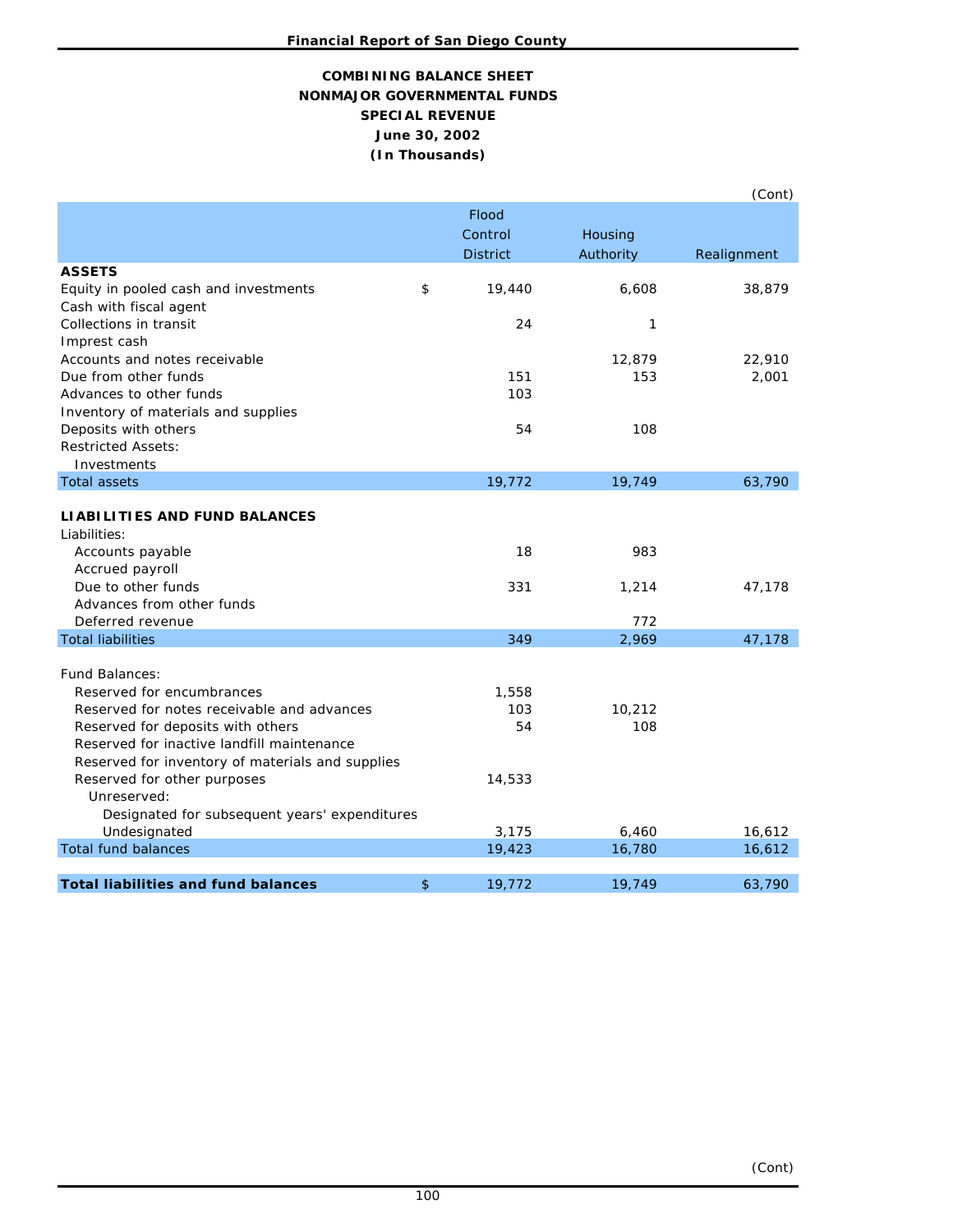# **COMBINING BALANCE SHEET NONMAJOR GOVERNMENTAL FUNDS SPECIAL REVENUE (In Thousands) June 30, 2002**

|                                                       |                  |             |                  | (Cont)           |
|-------------------------------------------------------|------------------|-------------|------------------|------------------|
|                                                       |                  | <b>IHSS</b> | Other            | <b>Total</b>     |
|                                                       | Public           | Public      | Special          | Special          |
|                                                       | Safety           | Authority   | <b>Districts</b> | Revenue          |
| <b>ASSETS</b>                                         |                  |             |                  |                  |
| Equity in pooled cash and investments                 | \$<br>15,721     | 2,727       | 3,920            | 248,439          |
| Cash with fiscal agent                                |                  |             |                  | 1,569            |
| Collections in transit                                |                  |             | 2                | 625              |
| Imprest cash                                          |                  |             |                  | 17               |
| Accounts and notes receivable<br>Due from other funds | 29,794<br>15,013 | 20          | 27               | 90,875<br>21,873 |
| Advances to other funds                               |                  |             |                  | 103              |
| Inventory of materials and supplies                   |                  |             |                  | 2,736            |
| Deposits with others                                  |                  |             |                  | 193              |
| <b>Restricted Assets:</b>                             |                  |             |                  |                  |
| Investments                                           |                  |             |                  | 71,451           |
| <b>Total assets</b>                                   | 60,528           | 2,747       | 3,949            | 437,881          |
|                                                       |                  |             |                  |                  |
| <b>LIABILITIES AND FUND BALANCES</b>                  |                  |             |                  |                  |
| Liabilities:                                          |                  |             |                  |                  |
| Accounts payable                                      |                  | 4           |                  | 8,934            |
| Accrued payroll                                       |                  |             |                  | 1,947            |
| Due to other funds                                    | 44,074           | 50          | 531              | 102,740          |
| Advances from other funds                             |                  |             |                  | 410              |
| Deferred revenue<br><b>Total liabilities</b>          | 44,074           | 54          | 531              | 2,312<br>116,343 |
|                                                       |                  |             |                  |                  |
| Fund Balances:                                        |                  |             |                  |                  |
| Reserved for encumbrances                             | 3,243            | 122         |                  | 61,421           |
| Reserved for notes receivable and advances            |                  |             |                  | 26,417           |
| Reserved for deposits with others                     |                  |             |                  | 193              |
| Reserved for inactive landfill maintenance            |                  |             |                  | 97,903           |
| Reserved for inventory of materials and supplies      |                  |             |                  | 258              |
| Reserved for other purposes                           |                  |             |                  | 37,163           |
| Unreserved:                                           |                  |             |                  |                  |
| Designated for subsequent years' expenditures         |                  |             |                  | 85               |
| Undesignated                                          | 13,211           | 2,571       | 3,418            | 98,098           |
| <b>Total fund balances</b>                            | 16,454           | 2,693       | 3,418            | 321,538          |
| <b>Total liabilities and fund balances</b>            | \$<br>60,528     | 2,747       | 3,949            | 437,881          |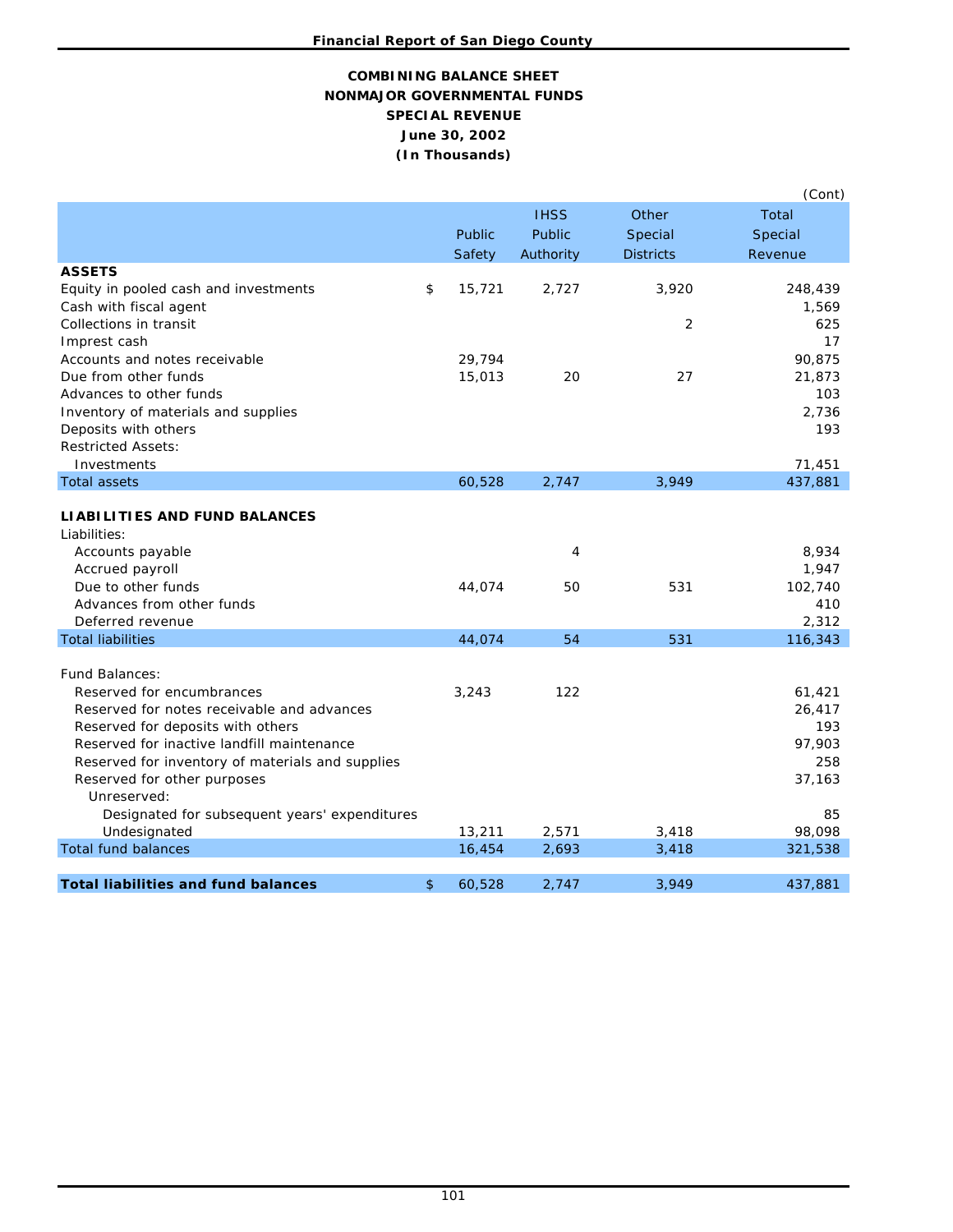# **DEBT SERVICE NONMAJOR GOVERNMENTAL FUNDS June 30, 2002 COMBINING BALANCE SHEET (In Thousands)**

|                                                      | Pension<br>Obligation<br><b>Bonds</b> | Nonprofit<br>Corporation | Redevelopment<br>Agency | Total<br><b>Debt</b><br>Service |
|------------------------------------------------------|---------------------------------------|--------------------------|-------------------------|---------------------------------|
| <b>ASSETS</b>                                        |                                       |                          |                         |                                 |
| Equity in pooled cash and investments                | \$<br>23                              | 567                      | 1,397                   | 1,987                           |
| Cash with fiscal agent                               | 109                                   | 24,138                   | 407                     | 24,654                          |
| Accounts receivable                                  |                                       | 344                      | 8                       | 352                             |
| Due from other funds                                 | 88                                    | 666                      | 16                      | 770                             |
| Advances to other funds                              |                                       | 447                      |                         | 447                             |
| <b>Total assets</b>                                  | 220                                   | 26,162                   | 1,828                   | 28,210                          |
| <b>LIABILITIES AND FUND BALANCES</b><br>Liabilities: |                                       |                          |                         |                                 |
| Due to other funds                                   |                                       |                          | 2                       | 2                               |
| Advances from other funds                            |                                       |                          | 287                     | 287                             |
| <b>Total liabilities</b>                             |                                       |                          | 289                     | 289                             |
| <b>Fund Balances:</b><br>Reserved for debt service   | 220                                   | 26,162                   | 1,539                   | 27,921                          |
| <b>Total liabilities and fund balances</b>           | \$<br>220                             | 26,162                   | 1,828                   | 28,210                          |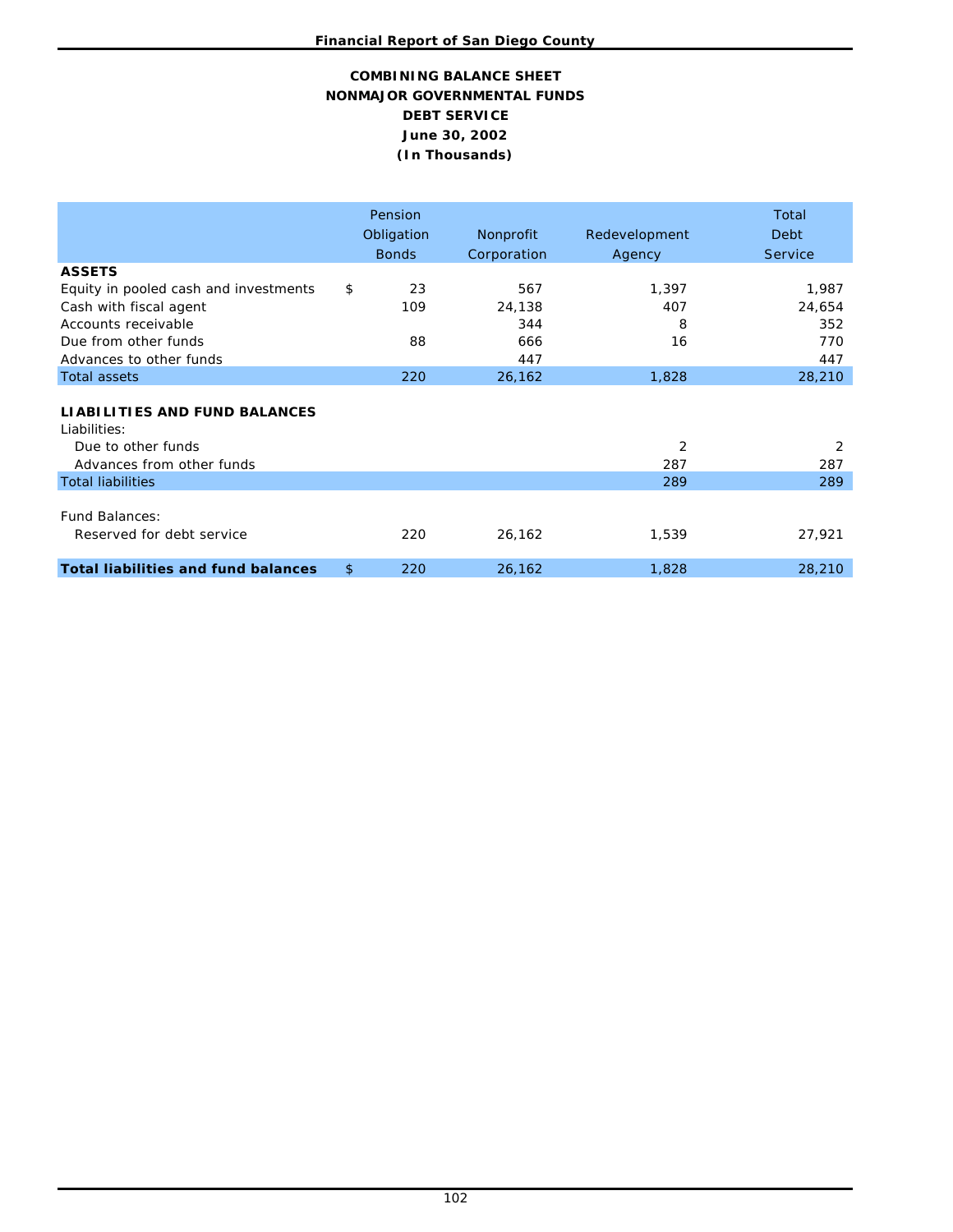# **NONMAJOR GOVERNMENTAL FUNDS June 30, 2002 COMBINING BALANCE SHEET CAPITAL PROJECTS (In Thousands)**

|                                       | Capital      | Edgemoor       | Nonprofit   | Redevelopment |        |
|---------------------------------------|--------------|----------------|-------------|---------------|--------|
|                                       | Outlay       | Development    | Corporation | Agency        | Total  |
| <b>ASSETS</b>                         |              |                |             |               |        |
| Equity in pooled cash and investments | \$<br>8,667  | 705            | 1,839       | 3,550         | 14,761 |
| Cash with fiscal agent                |              |                | 15,161      |               | 15,161 |
| Accounts and notes receivable         | 7,865        | 8              | 103         | 15            | 7,991  |
| Due from other funds                  | 7,347        | 5              | 13          | 24            | 7,389  |
| Deposits with others                  | 7            |                |             |               | 7      |
| <b>Total assets</b>                   | 23,886       | 718            | 17,116      | 3,589         | 45,309 |
|                                       |              |                |             |               |        |
| <b>LIABILITIES AND FUND BALANCES</b>  |              |                |             |               |        |
| Liabilities:                          |              |                |             |               |        |
| Accounts payable                      | 3.064        |                |             | 373           | 3.437  |
| Due to other funds                    | 12,693       | 2              | 660         | 64            | 13,419 |
| Advances from other funds             |              |                |             | 10,277        | 10,277 |
| Deferred revenue                      | 3,330        |                |             |               | 3,330  |
| <b>Total liabilities</b>              | 19,087       | $\overline{2}$ | 660         | 10,714        | 30,463 |
|                                       |              |                |             |               |        |
| Fund Balances:                        |              |                |             |               |        |
| Reserved for encumbrances             |              | 28             |             | 400           | 428    |
| Unreserved                            | 4,799        | 688            | 16,456      | (7, 525)      | 14,418 |
| <b>Total fund balances</b>            | 4,799        | 716            | 16,456      | (7, 125)      | 14,846 |
|                                       |              |                |             |               |        |
| <b>Total liabilities</b>              |              |                |             |               |        |
| and fund balances                     | \$<br>23,886 | 718            | 17,116      | 3,589         | 45,309 |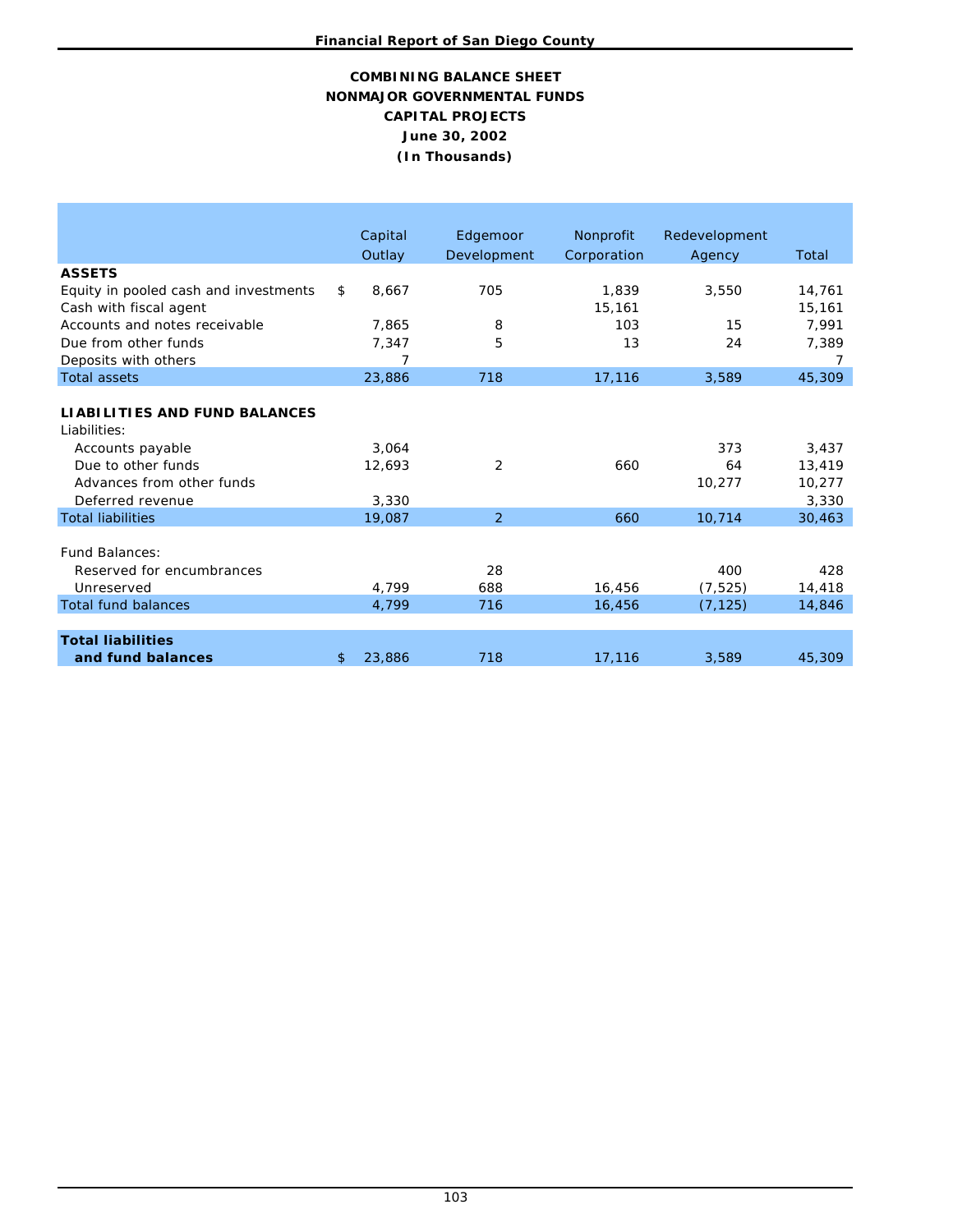# **(In Thousands) COMBINING STATEMENT OF REVENUES, EXPENDITURES AND CHANGES IN FUND BALANCES NONMAJOR GOVERNMENTAL FUNDS Year Ended June 30, 2002**

|                                                                   | Special          | Debt           | Capital      | Total            |
|-------------------------------------------------------------------|------------------|----------------|--------------|------------------|
|                                                                   | Revenue          | <b>Service</b> | Projects     | Nonmajor         |
|                                                                   | <b>Funds</b>     | <b>Funds</b>   | <b>Funds</b> | Governmental     |
| <b>Revenues:</b>                                                  |                  |                |              |                  |
| Taxes                                                             | \$<br>36,448     | 538            | 3,784        | 40,770           |
| Licenses, permits and franchises                                  | 9,558            |                |              | 9,558            |
| Fines, forfeitures and penalties<br>Revenue from use of money and | 1,557            |                | 4,156        | 5,713            |
| property                                                          | 16,777           | 1,575          | 2,465        | 20,817           |
| Aid from other governmental agencies:                             |                  |                |              |                  |
| State                                                             | 476,305          |                | 16,359       | 492,664          |
| Federal                                                           | 76,090           |                | 2,137        | 78,227           |
| Other                                                             | 9,058            | 4,727          | 842          | 14,627           |
| Charges for current services                                      | 34,373           |                | 4,918        | 39,291           |
| Other revenue<br><b>Total revenues</b>                            | 5,190            | 6,840          | 1,716        | 6,906            |
|                                                                   | 665,356          |                | 36,377       | 708,573          |
| <b>Expenditures:</b>                                              |                  |                |              |                  |
| Current:                                                          |                  |                |              |                  |
| General                                                           | 2,577            | 49             | 5,565        | 8,191            |
| Public protection                                                 | 20,300           |                | 187          | 20,487           |
| Public ways and facilities<br>Health and sanitation               | 92,751<br>23,480 |                | 173          | 92,751<br>23,653 |
| Public assistance                                                 | 71,492           |                |              | 71,492           |
| Education                                                         | 23,532           |                |              | 23,532           |
| Recreational and cultural                                         | 1,780            |                |              | 1,780            |
| Capital outlay                                                    |                  |                | 72,341       | 72,341           |
| Debt service                                                      |                  |                |              |                  |
| Principal                                                         | 70               | 93,423         |              | 93,493           |
| Interest                                                          | 61               | 44,057         |              | 44,118           |
| <b>Total expenditures</b>                                         | 236,043          | 137,529        | 78,266       | 451,838          |
| Excess of revenues over                                           |                  |                |              |                  |
| (under) expenditures                                              | 429,313          | (130, 689)     | (41, 889)    | 256,735          |
| <b>Other Financing Sources (Uses):</b>                            |                  |                |              |                  |
| Sale of capital assets                                            |                  |                | 2,230        | 2,230            |
| Transfers in                                                      | 83,778           | 126,934        | 99,970       | 310,682          |
| Transfers (out)                                                   | (524, 728)       | (6, 824)       | (66, 444)    | (597, 996)       |
| Proceeds of refunding bonds                                       | 621              | 26,083         | 38,615       | 65,319           |
| Payment to refunded bond escrow agent                             |                  | (26, 083)      | (40, 171)    | (66, 254)        |
| Total other financing                                             |                  |                |              |                  |
| sources (uses)                                                    | (440, 329)       | 120,110        | 34,200       | (286, 019)       |
| Net change in fund balances                                       | (11, 016)        | (10, 579)      | (7,689)      | (29, 284)        |
| Fund balances - beginning of year<br>Increase (decrease) in:      | 332,645          | 38,500         | 22,535       | 393,680          |
| Reserve for inventory of<br>materials and supplies                | (91)             |                |              | (91)             |
| Fund balances - end of year                                       | \$<br>321,538    | 27,921         | 14,846       | 364,305          |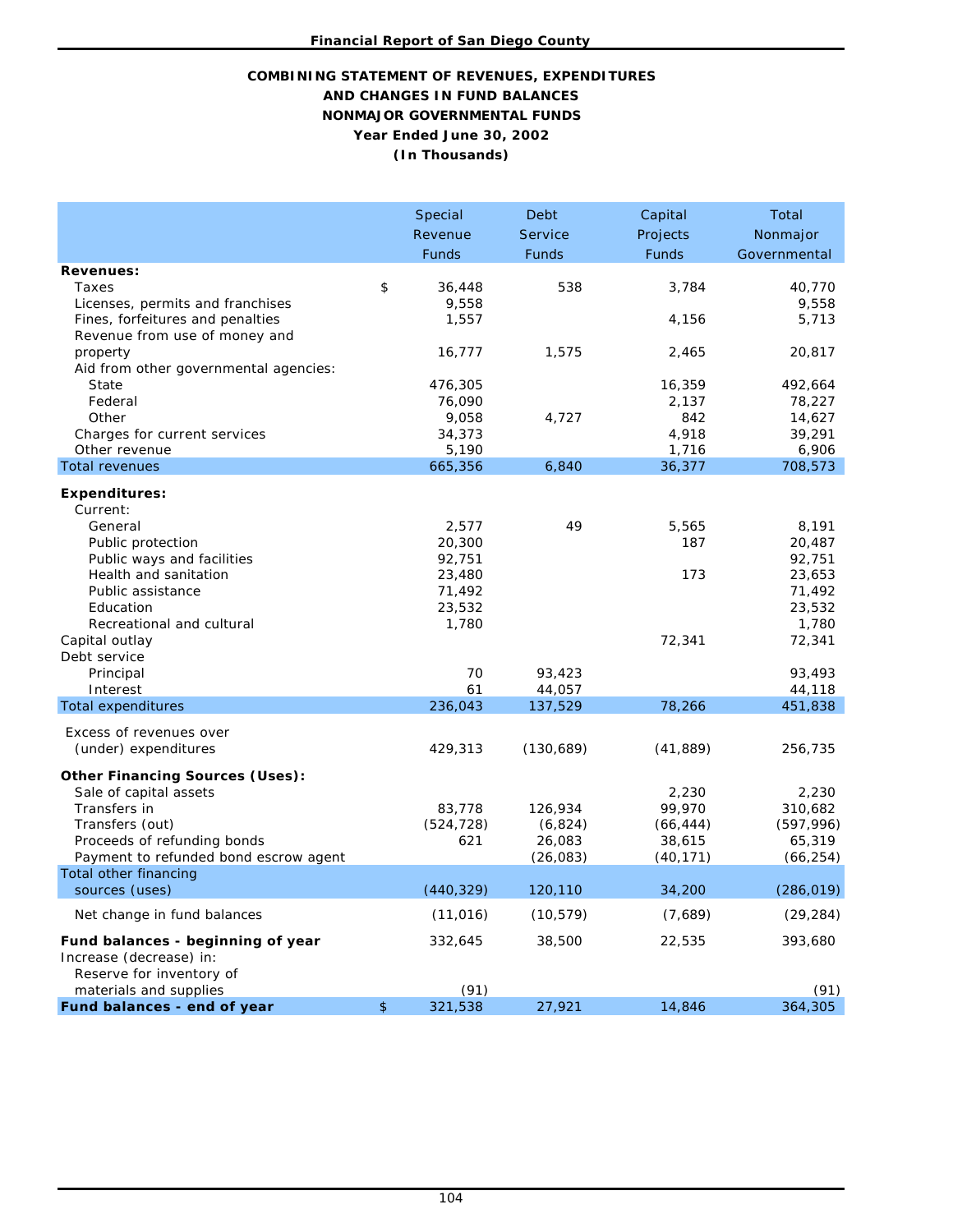# **COMBINING STATEMENT OF REVENUES, EXPENDITURES, AND CHANGES IN FUND BALANCES NONMAJOR GOVERNMENTAL FUNDS - SPECIAL REVENUE Year Ended June 30, 2002 (In Thousands)**

|                                                                                                                                                                                                                                 |                          |            | Air                     | Lighting        |
|---------------------------------------------------------------------------------------------------------------------------------------------------------------------------------------------------------------------------------|--------------------------|------------|-------------------------|-----------------|
|                                                                                                                                                                                                                                 | Road                     | <b>HCD</b> | Pollution               | <b>District</b> |
| <b>Revenues:</b><br>Taxes<br>Licenses, permits and franchises<br>Fines, forfeitures and penalties                                                                                                                               | \$<br>12,894<br>106<br>8 |            | 6,318<br>667            | 667             |
| Revenue from use of money and property<br>Aid from other governmental agencies:<br>State<br>Federal                                                                                                                             | 1,822<br>48,594<br>2,412 | 1<br>9,611 | 1,333<br>6,902<br>1,855 | 71<br>11        |
| Other<br>Charges for current services<br>Other revenue                                                                                                                                                                          | 21<br>15,118<br>1,984    | 446<br>477 | 5,005<br>10,126         | 216<br>8        |
| <b>Total revenues</b>                                                                                                                                                                                                           | 82,959                   | 10,535     | 32,206                  | 973             |
| <b>Expenditures:</b><br>Current:<br>General<br>Public protection<br>Public ways and facilities<br>Health and sanitation<br>Public assistance<br>Education<br>Recreational and cultural<br>Debt service<br>Principal<br>Interest | 90,149                   | 6,935      | 19,843                  | 1,509           |
| <b>Total expenditures</b>                                                                                                                                                                                                       | 90,149                   | 6,935      | 19,843                  | 1,509           |
| Excess of revenues over<br>(under) expenditures                                                                                                                                                                                 | (7, 190)                 | 3,600      | 12,363                  | (536)           |
| <b>Other Financing Sources (Uses):</b><br>Transfers in<br>Transfers (out)<br>Proceeds of refunding bonds                                                                                                                        | 1,318<br>(1, 470)        | (647)      | 195<br>(475)            |                 |
| Total other financing<br>sources (uses)                                                                                                                                                                                         | (152)                    | (647)      | (280)                   |                 |
| Net change in fund balances                                                                                                                                                                                                     | (7, 342)                 | 2,953      | 12,083                  | (536)           |
| Fund balances - beginning of year                                                                                                                                                                                               | 59,787                   | 13,164     | 26,997                  | 2,130           |
| Increase (decrease) in:<br>Reserve for inventory of materials<br>and supplies                                                                                                                                                   |                          |            | (62)                    |                 |
| Fund balances - end of year                                                                                                                                                                                                     | \$<br>52,445             | 16,117     | 39,018                  | 1,594           |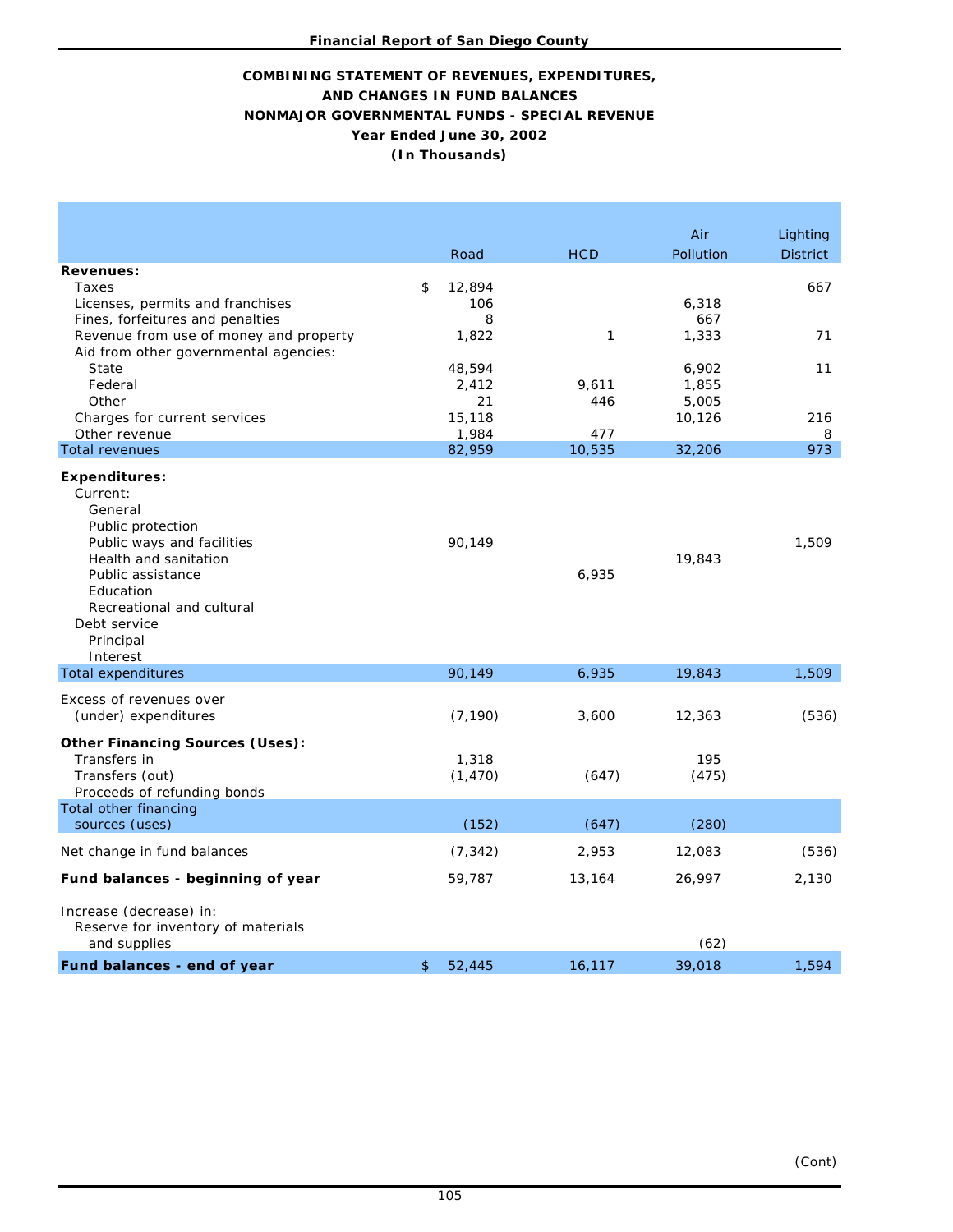# **Year Ended June 30, 2002 (In Thousands) COMBINING STATEMENT OF REVENUES, EXPENDITURES, AND CHANGES IN FUND BALANCES NONMAJOR GOVERNMENTAL FUNDS - SPECIAL REVENUE**

|                                                                                                                                                                                                        |                   |            |                | (Cont)       |
|--------------------------------------------------------------------------------------------------------------------------------------------------------------------------------------------------------|-------------------|------------|----------------|--------------|
|                                                                                                                                                                                                        |                   | Asset      | Inmate         |              |
|                                                                                                                                                                                                        | County            | Forfeiture | Welfare        | Inactive     |
|                                                                                                                                                                                                        | Library           | Program    | Program        | Wastesites   |
| <b>Revenues:</b><br>Taxes<br>Licenses, permits and franchises<br>Fines, forfeitures and penalties                                                                                                      | \$<br>18,376      | 841        |                | 6            |
| Revenue from use of money and property<br>Aid from other governmental agencies:<br><b>State</b><br>Federal<br>Other                                                                                    | 299<br>1,952<br>2 | 176        | 4,417          | 6,733<br>145 |
| Charges for current services                                                                                                                                                                           | 1,043             |            | 276            | 954          |
| Other revenue                                                                                                                                                                                          | 419               | 30         | 72             | 549          |
| <b>Total revenues</b>                                                                                                                                                                                  | 22,091            | 1,047      | 4,765          | 8,387        |
| <b>Expenditures:</b><br>Current:<br>General<br>Public protection<br>Public ways and facilities<br>Health and sanitation<br>Public assistance<br>Education<br>Recreational and cultural<br>Debt service | 23,532            | 1,315      | 3,002          | 12,029       |
| Principal                                                                                                                                                                                              |                   |            |                | 70           |
| Interest                                                                                                                                                                                               |                   |            |                | 61           |
| <b>Total expenditures</b>                                                                                                                                                                              | 23,532            | 1,315      | 3,002          | 12,160       |
| Excess of revenues over<br>(under) expenditures                                                                                                                                                        | (1, 441)          | (268)      | 1,763          | (3, 773)     |
| <b>Other Financing Sources (Uses):</b><br>Transfers in<br>Transfers (out)<br>Proceeds of refunding bonds<br>Total other financing                                                                      | 2,500<br>(710)    |            | 446<br>(1,655) | 477<br>(99)  |
| sources (uses)                                                                                                                                                                                         | 1,790             |            | (1, 209)       | 378          |
| Net change in fund balances                                                                                                                                                                            | 349               | (268)      | 554            | (3, 395)     |
| Fund balances - beginning of year                                                                                                                                                                      | 7,589             | 4,459      | 5,361          | 101,415      |
| Increase (decrease) in:<br>Reserve for inventory of materials<br>and supplies                                                                                                                          | (15)              | (10)       | (4)            |              |
| Fund balances - end of year                                                                                                                                                                            | \$<br>7,923       | 4,181      | 5,911          | 98,020       |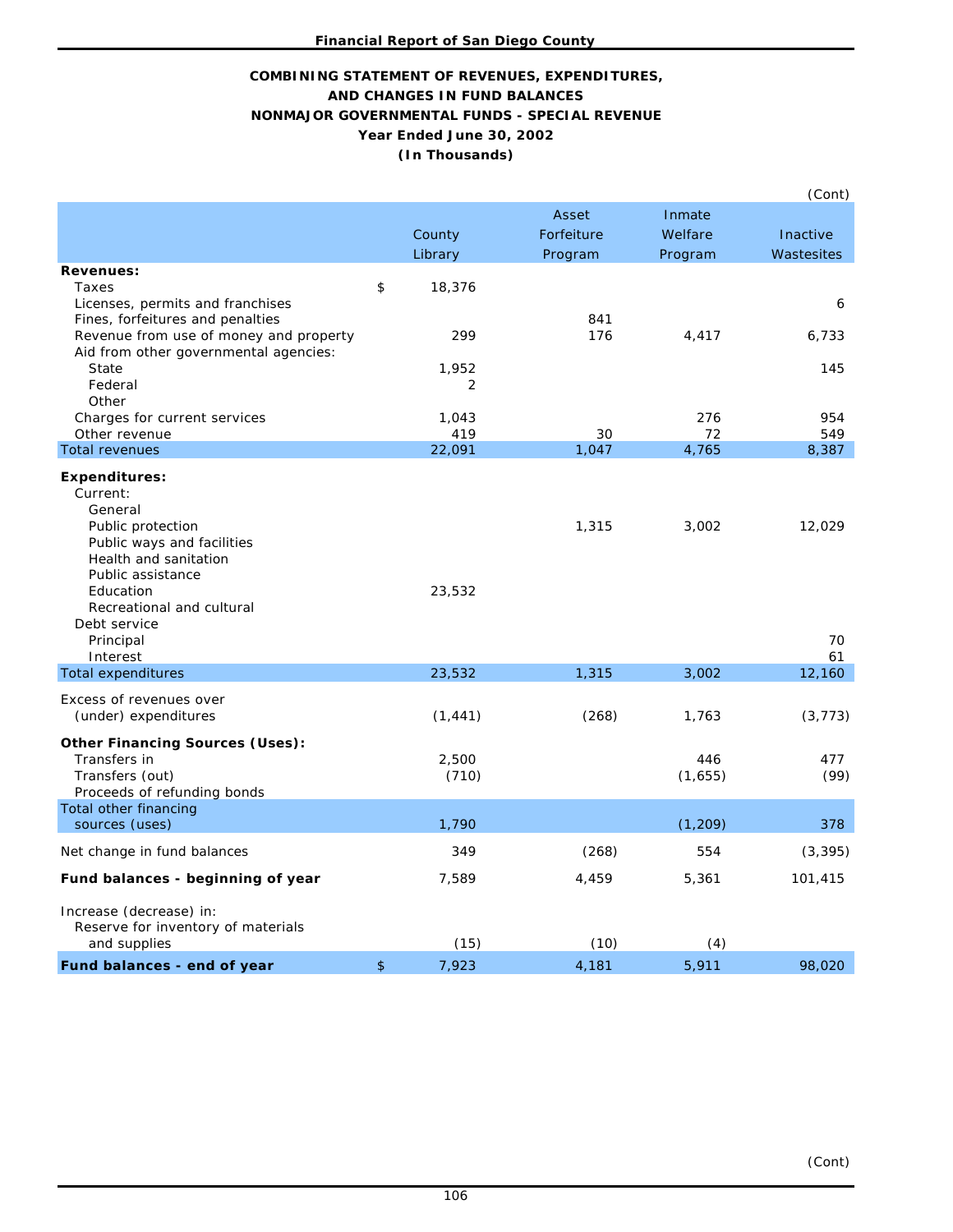# **NONMAJOR GOVERNMENTAL FUNDS - SPECIAL REVENUE Year Ended June 30, 2002 COMBINING STATEMENT OF REVENUES, EXPENDITURES, AND CHANGES IN FUND BALANCES (In Thousands)**

|                                                                                                                                                                                        |             |                         |                            | (Cont)                         |
|----------------------------------------------------------------------------------------------------------------------------------------------------------------------------------------|-------------|-------------------------|----------------------------|--------------------------------|
|                                                                                                                                                                                        |             |                         |                            | County                         |
|                                                                                                                                                                                        |             | Parkland                | Nonprofit                  | Service                        |
|                                                                                                                                                                                        | Cable TV    | Dedication              | Corporation                | <b>Districts</b>               |
| <b>Revenues:</b><br>Taxes<br>Licenses, permits and franchises                                                                                                                          | \$<br>1,981 | 1,147                   |                            | 2,219                          |
| Fines, forfeitures and penalties<br>Revenue from use of money and property<br>Aid from other governmental agencies:<br>State                                                           |             | 70<br>281               | 275                        | 529<br>34                      |
| Federal<br>Other<br>Charges for current services<br>Other revenue                                                                                                                      |             | 39<br>3                 | 22                         | 3,542<br>4,916<br>54           |
| <b>Total revenues</b>                                                                                                                                                                  | 2,093       | 1,428                   | 297                        | 11,294                         |
| <b>Expenditures:</b><br>Current:<br>General<br>Public protection<br>Public ways and facilities<br>Health and sanitation<br>Public assistance<br>Education<br>Recreational and cultural | 1,821       | 721                     | 756                        | 738<br>1,039<br>3,637<br>1,059 |
| Debt service<br>Principal<br>Interest                                                                                                                                                  |             |                         |                            |                                |
| <b>Total expenditures</b>                                                                                                                                                              | 1,821       | 721                     | 756                        | 6,473                          |
| Excess of revenues over<br>(under) expenditures                                                                                                                                        |             | 272<br>707              | (459)                      | 4,821                          |
| <b>Other Financing Sources (Uses):</b><br>Transfers in<br>Transfers (out)<br>Proceeds of refunding bonds                                                                               |             | 100<br>(79)<br>(1, 479) | 74,321<br>(74, 544)<br>621 | (3, 819)                       |
| Total other financing<br>sources (uses)                                                                                                                                                |             | 21<br>(1, 479)          | 398                        | (3, 819)                       |
| Net change in fund balances                                                                                                                                                            |             | 293<br>(772)            | (61)                       | 1,002                          |
| Fund balances - beginning of year                                                                                                                                                      | 1,482       | 7,149                   | 1,730                      | 10,126                         |
| Increase (decrease) in:<br>Reserve for inventory of materials<br>and supplies                                                                                                          |             |                         |                            |                                |
| Fund balances - end of year                                                                                                                                                            | \$<br>1,775 | 6,377                   | 1,669                      | 11,128                         |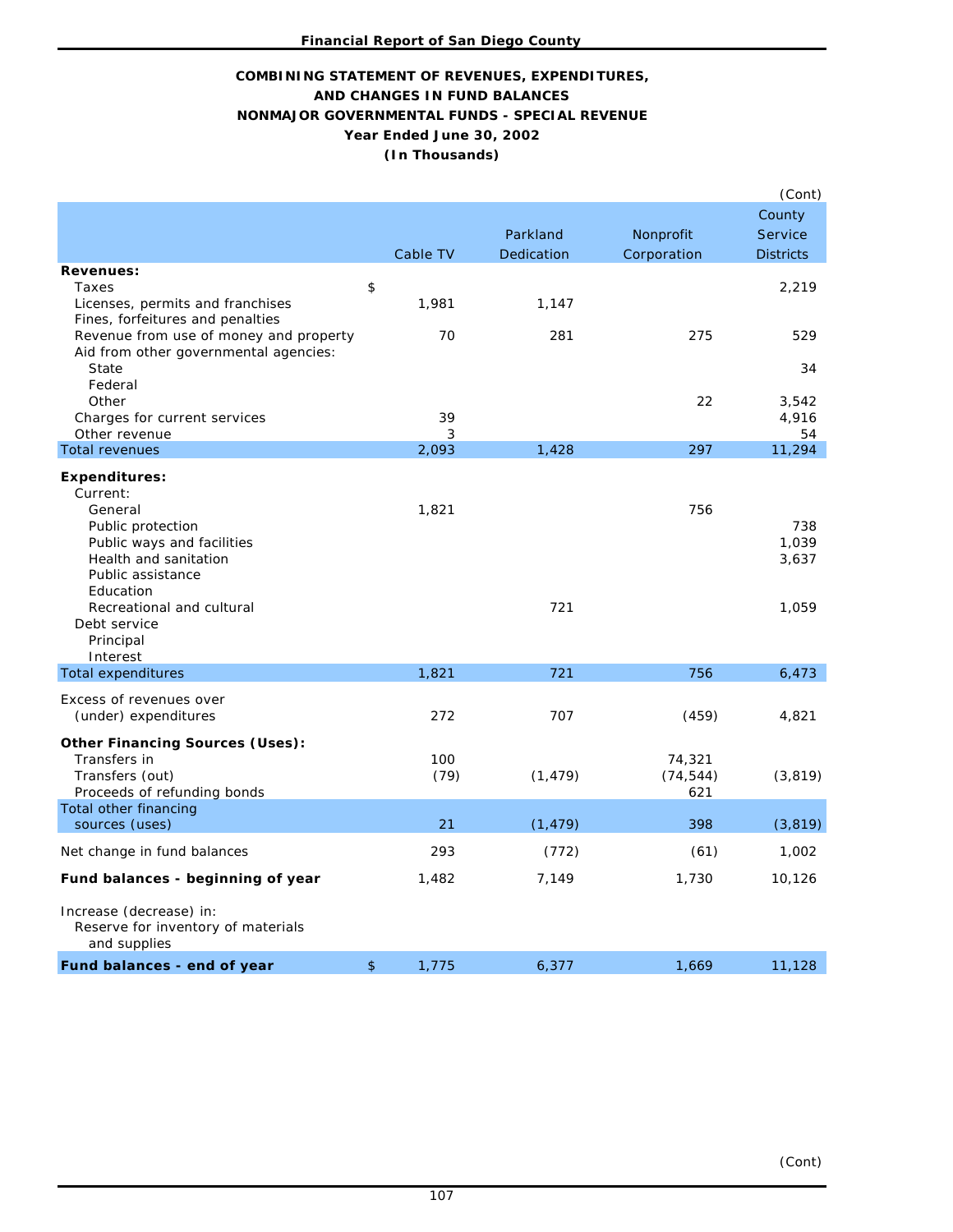# **COMBINING STATEMENT OF REVENUES, EXPENDITURES, AND CHANGES IN FUND BALANCES (In Thousands) NONMAJOR GOVERNMENTAL FUNDS - SPECIAL REVENUE Year Ended June 30, 2002**

|                                                                                                                                                                                                                                 |                  |              |             | (Cont)        |
|---------------------------------------------------------------------------------------------------------------------------------------------------------------------------------------------------------------------------------|------------------|--------------|-------------|---------------|
|                                                                                                                                                                                                                                 | <b>Flood</b>     |              |             |               |
|                                                                                                                                                                                                                                 | Control          | Housing      |             | <b>Public</b> |
|                                                                                                                                                                                                                                 | <b>Districts</b> | Authority    | Realignment | Safety        |
| <b>Revenues:</b><br>Taxes<br>Licenses, permits and franchises<br>Fines, forfeitures and penalties                                                                                                                               | \$<br>2,292      |              |             |               |
| Revenue from use of money and property<br>Aid from other governmental agencies:                                                                                                                                                 | 177              | 289          | 91          |               |
| State                                                                                                                                                                                                                           | 37               |              | 246,636     | 171,913       |
| Federal                                                                                                                                                                                                                         | $\mathbf{1}$     | 62,208       |             |               |
| Other                                                                                                                                                                                                                           |                  | 22           |             |               |
| Charges for current services<br>Other revenue                                                                                                                                                                                   | 1,528<br>872     | 717          |             |               |
| <b>Total revenues</b>                                                                                                                                                                                                           | 4,907            | 63,236       | 246,727     | 171,913       |
| <b>Expenditures:</b><br>Current:<br>General<br>Public protection<br>Public ways and facilities<br>Health and sanitation<br>Public assistance<br>Education<br>Recreational and cultural<br>Debt service<br>Principal<br>Interest | 3,216            | 64,247       |             |               |
| <b>Total expenditures</b>                                                                                                                                                                                                       | 3,216            | 64,247       |             |               |
| Excess of revenues over<br>(under) expenditures                                                                                                                                                                                 | 1,691            | (1, 011)     | 246,727     | 171,913       |
| <b>Other Financing Sources (Uses):</b><br>Transfers in<br>Transfers (out)<br>Proceeds of refunding bonds                                                                                                                        | 650              | 847<br>(411) | (248, 529)  | (190, 059)    |
| Total other financing<br>sources (uses)                                                                                                                                                                                         | 650              | 436          | (248, 529)  | (190, 059)    |
| Net change in fund balances                                                                                                                                                                                                     | 2,341            | (575)        | (1,802)     | (18, 146)     |
| Fund balances - beginning of year                                                                                                                                                                                               | 17,082           | 17,355       | 18,414      | 34,600        |
| Increase (decrease) in:<br>Reserve for inventory of materials<br>and supplies                                                                                                                                                   |                  |              |             |               |
| Fund balances - end of year                                                                                                                                                                                                     | \$<br>19,423     | 16,780       | 16,612      | 16,454        |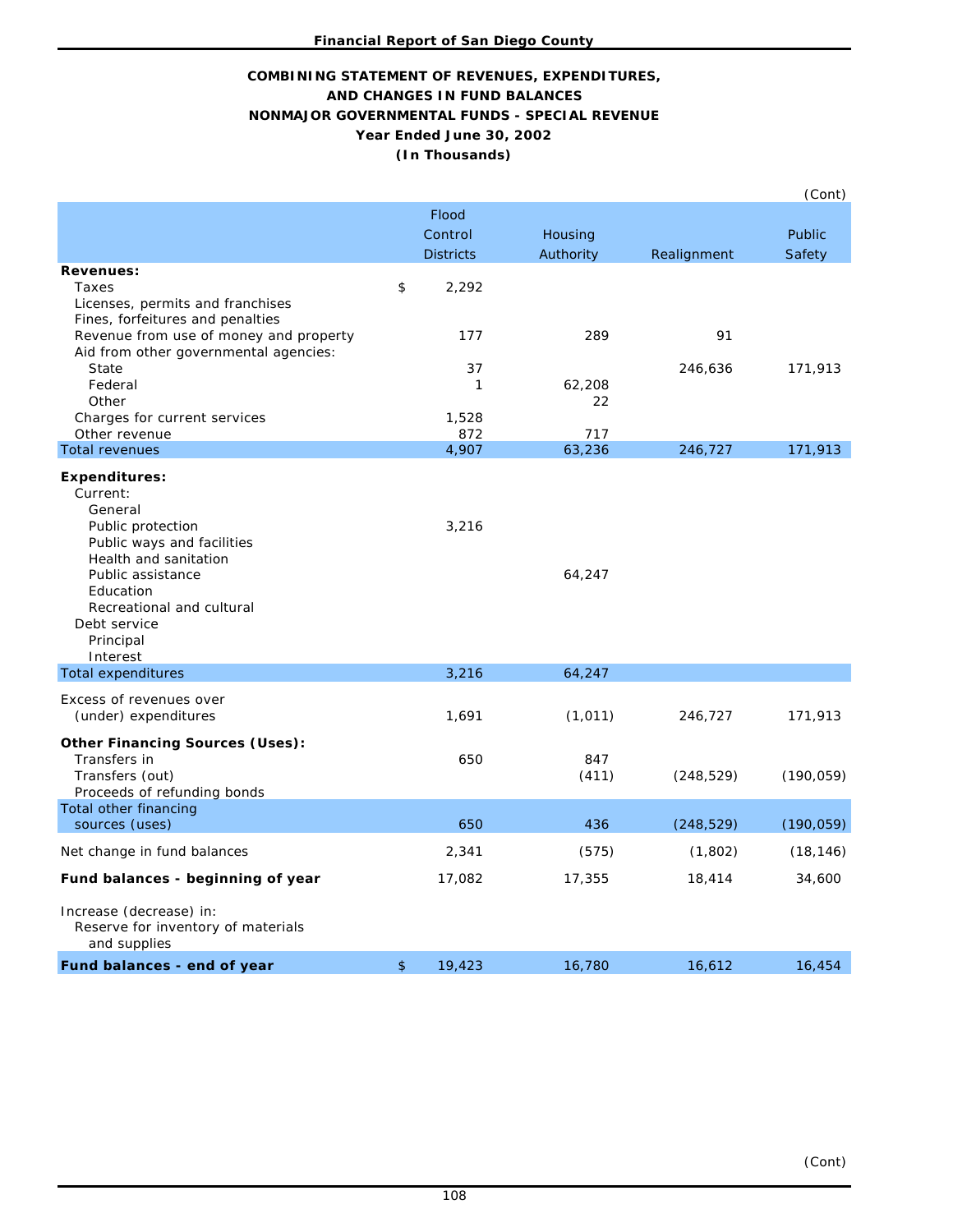# **AND CHANGES IN FUND BALANCES NONMAJOR GOVERNMENTAL FUNDS - SPECIAL REVENUE COMBINING STATEMENT OF REVENUES, EXPENDITURES, Year Ended June 30, 2002 (In Thousands)**

|                                                                                                                                                                                                                                                   |             |                             | (Cont)                                                                       |
|---------------------------------------------------------------------------------------------------------------------------------------------------------------------------------------------------------------------------------------------------|-------------|-----------------------------|------------------------------------------------------------------------------|
|                                                                                                                                                                                                                                                   | <b>IHSS</b> | Other                       | Total                                                                        |
|                                                                                                                                                                                                                                                   | Public      | Special                     | Special                                                                      |
|                                                                                                                                                                                                                                                   | Authority   | <b>Districts</b>            | Revenue                                                                      |
| <b>Revenues:</b><br>Taxes<br>Licenses, permits and franchises<br>Fines, forfeitures and penalties<br>Revenue from use of money and property<br>Aid from other governmental agencies:<br>State<br>Federal<br>Other<br>Charges for current services | \$<br>79    | 41<br>134<br>81<br>1<br>157 | 36,448<br>9,558<br>1,557<br>16,777<br>476,305<br>76,090<br>9,058<br>34,373   |
| Other revenue<br><b>Total revenues</b>                                                                                                                                                                                                            | 79          | 5<br>419                    | 5,190<br>665,356                                                             |
| <b>Expenditures:</b><br>Current:<br>General<br>Public protection<br>Public ways and facilities<br>Health and sanitation<br>Public assistance<br>Education<br>Recreational and cultural<br>Debt service<br>Principal<br>Interest                   | 310         | 54                          | 2,577<br>20,300<br>92,751<br>23,480<br>71,492<br>23,532<br>1,780<br>70<br>61 |
| <b>Total expenditures</b>                                                                                                                                                                                                                         | 310         | 54                          | 236,043                                                                      |
| Excess of revenues over<br>(under) expenditures                                                                                                                                                                                                   | (231)       | 365                         | 429,313                                                                      |
| <b>Other Financing Sources (Uses):</b><br>Transfers in<br>Transfers (out)<br>Proceeds of refunding bonds                                                                                                                                          | 2,924       | (752)                       | 83,778<br>(524, 728)<br>621                                                  |
| Total other financing<br>sources (uses)                                                                                                                                                                                                           | 2,924       | (752)                       | (440, 329)                                                                   |
| Net change in fund balances                                                                                                                                                                                                                       | 2,693       | (387)                       | (11, 016)                                                                    |
| Fund balances - beginning of year                                                                                                                                                                                                                 |             | 3,805                       | 332,645                                                                      |
| Increase (decrease) in:<br>Reserve for inventory of materials<br>and supplies                                                                                                                                                                     |             |                             | (91)                                                                         |
| Fund balances - end of year                                                                                                                                                                                                                       | \$<br>2,693 | 3,418                       | 321,538                                                                      |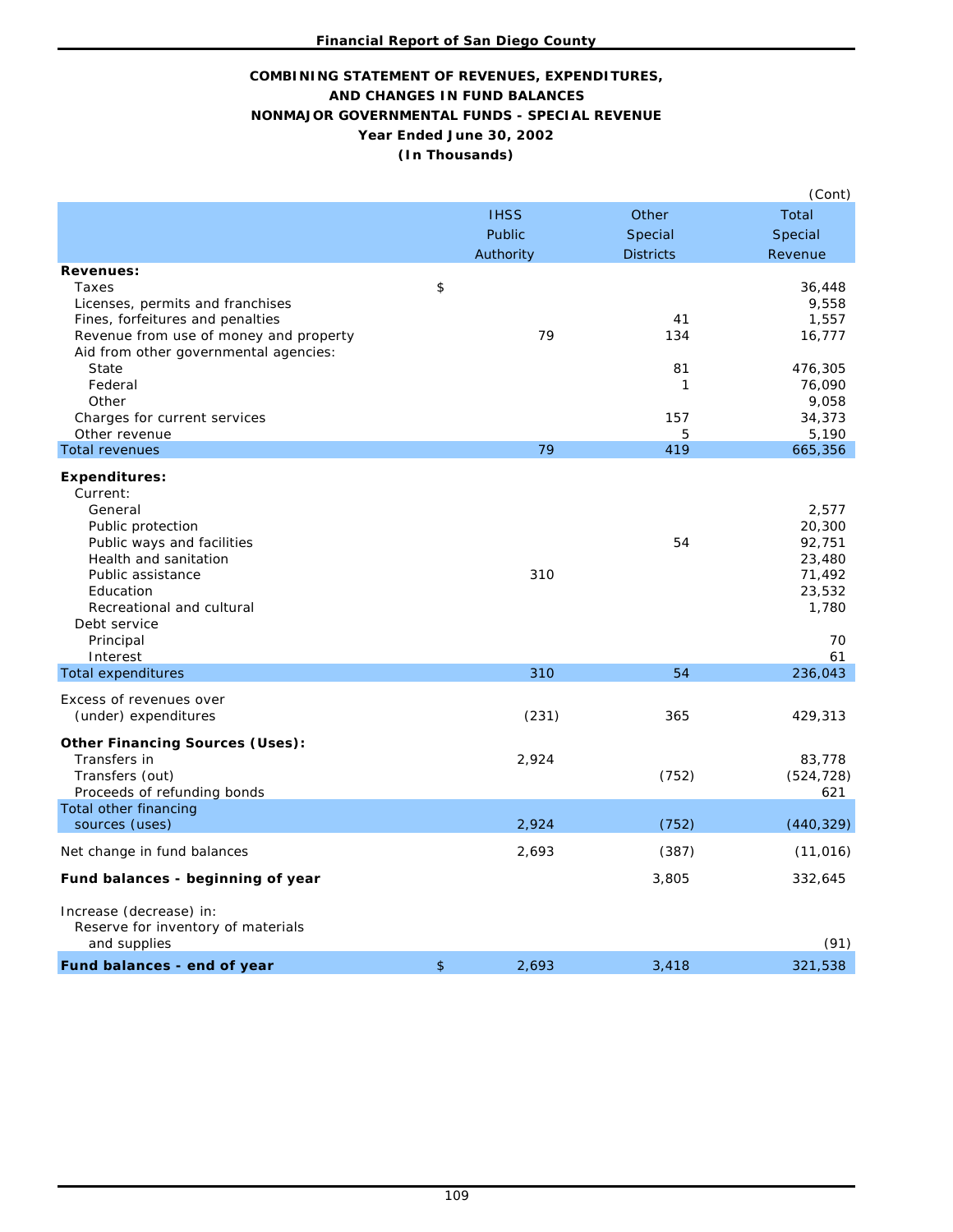# **COMBINING STATEMENT OF REVENUES, EXPENDITURES, AND CHANGES IN FUND BALANCES NONMAJOR GOVERNMENTAL FUNDS - DEBT SERVICE Year Ended June 30, 2002 (In Thousands)**

|                                        | Pension<br>Obligation | Nonprofit   | Redevelopment | Special  |           |
|----------------------------------------|-----------------------|-------------|---------------|----------|-----------|
|                                        | <b>Bonds</b>          | Corporation | Agency        | Aviation | Total     |
| <b>Revenues:</b>                       |                       |             |               |          |           |
| Taxes                                  | \$                    |             | 538           |          | 538       |
| Revenue from use of money              |                       |             |               |          |           |
| and property                           | 18                    | 1,491       | 66            |          | 1,575     |
| Aid from other governmental agencies:  |                       |             |               |          |           |
| Other                                  | 4,727                 |             |               |          | 4,727     |
| <b>Total revenues</b>                  | 4,745                 | 1,491       | 604           |          | 6,840     |
|                                        |                       |             |               |          |           |
| <b>Expenditures:</b>                   |                       |             |               |          |           |
| Current:                               |                       |             |               |          |           |
| General                                |                       | 49          |               |          | 49        |
| Debt service                           |                       |             |               |          |           |
| Principal                              | 34,445                | 58,720      | 115           | 143      | 93,423    |
| Interest                               | 19,311                | 24,247      | 305           | 194      | 44,057    |
| <b>Total expenditures</b>              | 53,756                | 83,016      | 420           | 337      | 137,529   |
|                                        |                       |             |               |          |           |
| Excess of revenues over                |                       |             |               |          |           |
| (under) expenditures                   | (49, 011)             | (81, 525)   | 184           | (337)    | (130,689) |
|                                        |                       |             |               |          |           |
| <b>Other Financing Sources (Uses):</b> |                       |             |               |          |           |
| Transfers in                           | 49,088                | 77,509      |               | 337      | 126,934   |
| Transfers (out)                        |                       | (6, 824)    |               |          | (6, 824)  |
| Proceeds of refunding bonds            |                       | 26,083      |               |          | 26,083    |
| Payment to refunded bond escrow agent  |                       | (26, 083)   |               |          | (26, 083) |
| <b>Total other financing</b>           |                       |             |               |          |           |
| sources (uses)                         | 49,088                | 70,685      |               | 337      | 120,110   |
|                                        |                       |             |               |          |           |
| Net Change in fund balances            | 77                    | (10, 840)   | 184           |          | (10, 579) |
|                                        |                       |             |               |          |           |
| Fund balances - beginning of year      | 143                   | 37,002      | 1,355         |          | 38,500    |
| Fund balances - end of year            | \$<br>220             | 26,162      | 1,539         |          | 27,921    |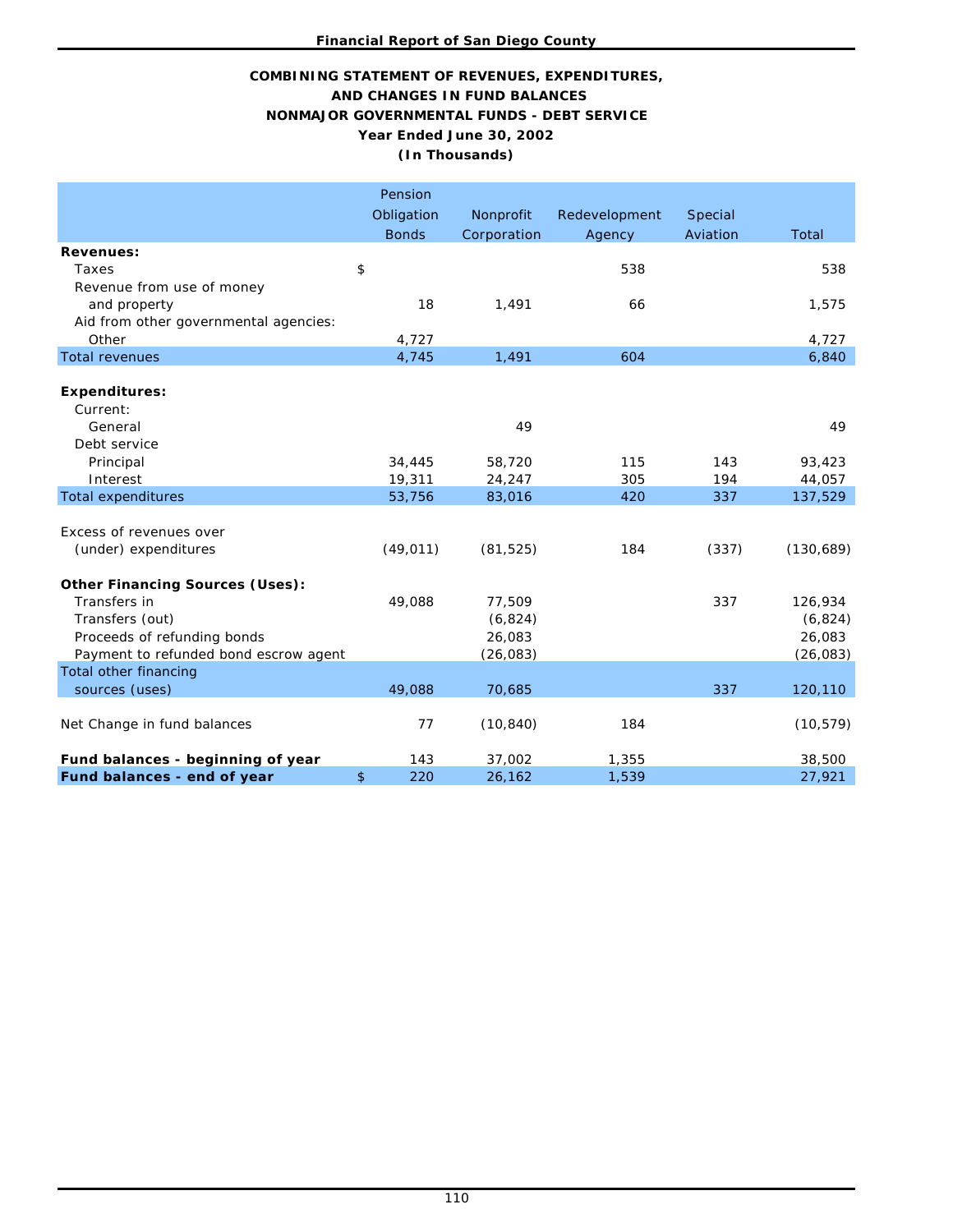# **(In Thousands) Year Ended June 30, 2002 AND CHANGES IN FUND BALANCES NONMAJOR GOVERNMENTAL FUNDS - CAPITAL PROJECTS COMBINING STATEMENT OF REVENUES, EXPENDITURES,**

|                                        | Capital                 | Edgemoor    | Nonprofit   | Redevelopment |                 |
|----------------------------------------|-------------------------|-------------|-------------|---------------|-----------------|
|                                        | Outlay                  | Development | Corporation | Agency        | Total           |
| <b>Revenues:</b>                       |                         |             |             |               |                 |
| Taxes                                  | \$<br>2,193             |             |             | 1,591         | 3,784           |
| Fines, forfeitures and penalties       | 4,156                   |             |             |               | 4,156           |
| Revenue from use of money and          |                         |             |             |               |                 |
| property                               | 907                     | 96          | 1,358       | 104           | 2,465           |
| Aid from other governmental agencies:  |                         |             |             |               |                 |
| State                                  | 16,359                  |             |             |               | 16,359          |
| Federal                                | 2,137                   |             |             |               | 2,137           |
| Other                                  | 842                     |             |             |               | 842             |
| Charges for current services           | 4,918                   |             |             |               | 4,918           |
| Other revenue<br><b>Total revenues</b> | 1,226<br>32,738         | 490<br>586  | 1,358       | 1,695         | 1,716<br>36,377 |
|                                        |                         |             |             |               |                 |
| <b>Expenditures:</b>                   |                         |             |             |               |                 |
| Current:                               |                         |             |             |               |                 |
| General                                | 5,084                   |             |             | 481           | 5,565           |
| Public protection                      |                         |             |             | 187           | 187             |
| Health and sanitation                  |                         | 173         |             |               | 173             |
| Capital outlay                         | 64,036                  |             | 8,305       |               | 72,341          |
| <b>Total expenditures</b>              | 69,120                  | 173         | 8,305       | 668           | 78,266          |
|                                        |                         |             |             |               |                 |
| Excess of revenues over                |                         |             |             |               |                 |
| (under) expenditures                   | (36, 382)               | 413         | (6, 947)    | 1,027         | (41, 889)       |
|                                        |                         |             |             |               |                 |
| <b>Other Financing Sources (Uses):</b> |                         |             |             |               |                 |
| Sale of capital assets                 | 2,230                   |             |             |               | 2,230           |
| Transfers in                           | 99,970                  |             |             |               | 99,970          |
| Transfers (out)                        | (63,090)                |             | (3, 354)    |               | (66, 444)       |
| Proceeds of refunding bonds            | 38,615                  |             |             |               | 38,615          |
| Payment to refunded bond escrow agent  | (40, 171)               |             |             |               | (40, 171)       |
| Total other financing                  |                         |             |             |               |                 |
| sources (uses)                         | 37,554                  |             | (3, 354)    |               | 34,200          |
|                                        |                         |             |             |               |                 |
| Net Change in fund balances            | 1,172                   | 413         | (10, 301)   | 1,027         | (7,689)         |
|                                        |                         |             |             |               |                 |
| Fund balances - beginning of year      | 3,627                   | 303         | 26,757      | (8, 152)      | 22,535          |
| Fund balances - end of year            | $\mathfrak{D}$<br>4,799 | 716         | 16,456      | (7, 125)      | 14,846          |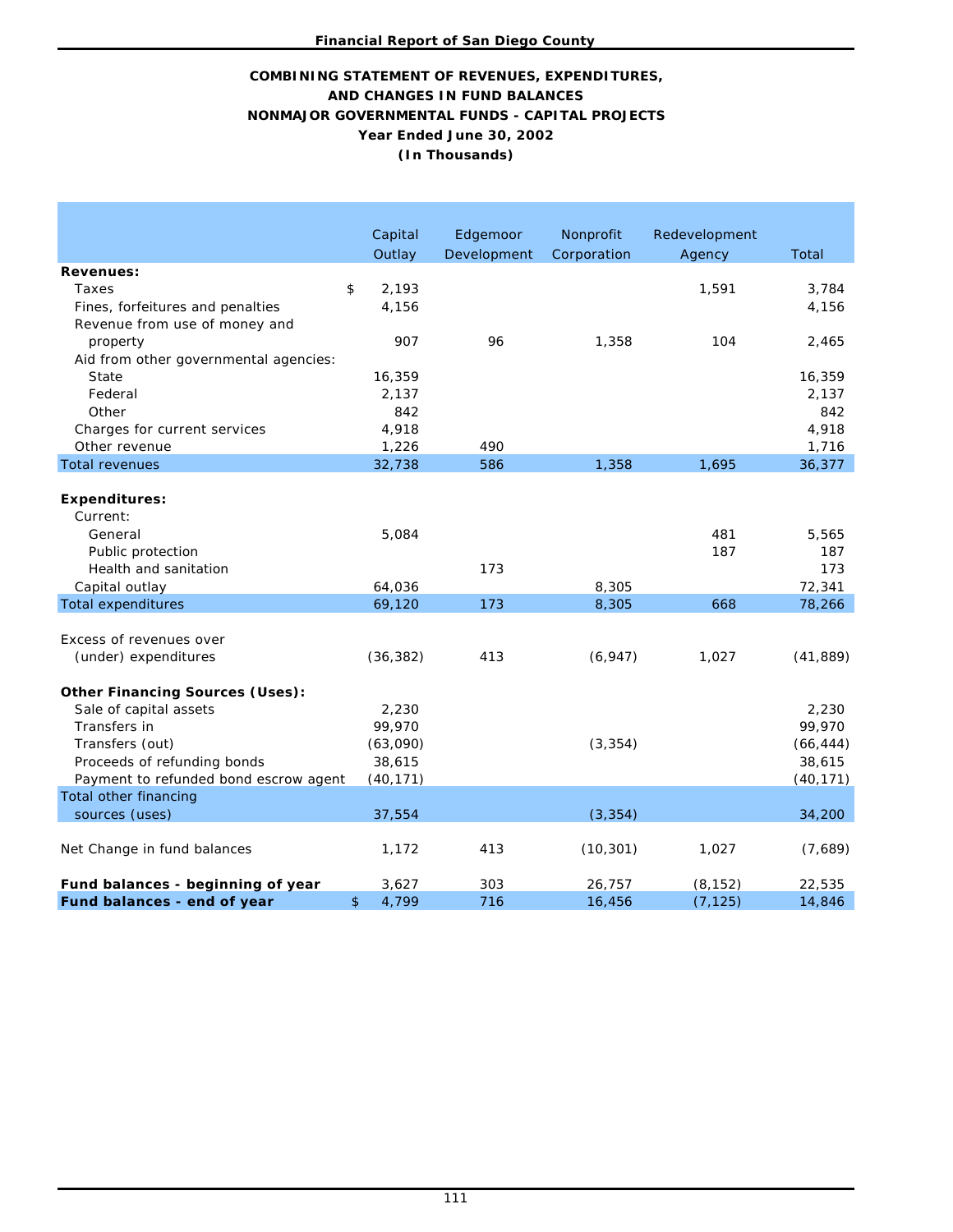### **INTERNAL SERVICE FUNDS**

Internal service funds are established to account for services furnished to other county departments and are financed primarily by these service charges. Because they are exempt from budgetary control, they are free to employ commercial accounting techniques, and are often used in situations where a more accurate determination of operating results is desired.

### ROAD AND COMMUNICATION EQUIPMENT FUND

This fund was established to account for the financing of public works and communications equipment provided to other county departments on a cost reimbursement basis.

### PURCHASING FUND

This fund accounts for the financing of materials and supplies provided to county departments on a cost reimbursement basis.

### SPECIAL DISTRICT LOANS FUND

This fund was established to provide financing for start up services for new and existing county service districts on a cost reimbursement basis.

### RISK FINANCING FUND

This fund was established to account for all of the county's uninsured risk management activities.

### FLEET SERVICES FUND

This fund was established to account for the financing of General Services' Fleet vehicles provided to other County departments on a cost reimbursement basis.

### MAIL, PRINT & RECORDS FUND

This fund was established to account for the financing of general services' mail, printing and record storage services provided to other county departments on a cost reimbursement basis.

### FACILITIES MANAGEMENT FUND

This fund was established to account for the financing of public service utilities, property management, and architectural and engineering services provided to other county departments on a cost reimbursement basis.

### INFORMATION TECHNOLOGY FUND

This fund was established to account for the financing of software applications for human resources, payroll, and financial systems as well as telecommunication services provided to other county departments on a cost reimbursement basis.

### OTHER MISCELLANEOUS FUND

This fund was established to provide for the financing of clothing and personal sundry items for persons institutionalized at various County facilities.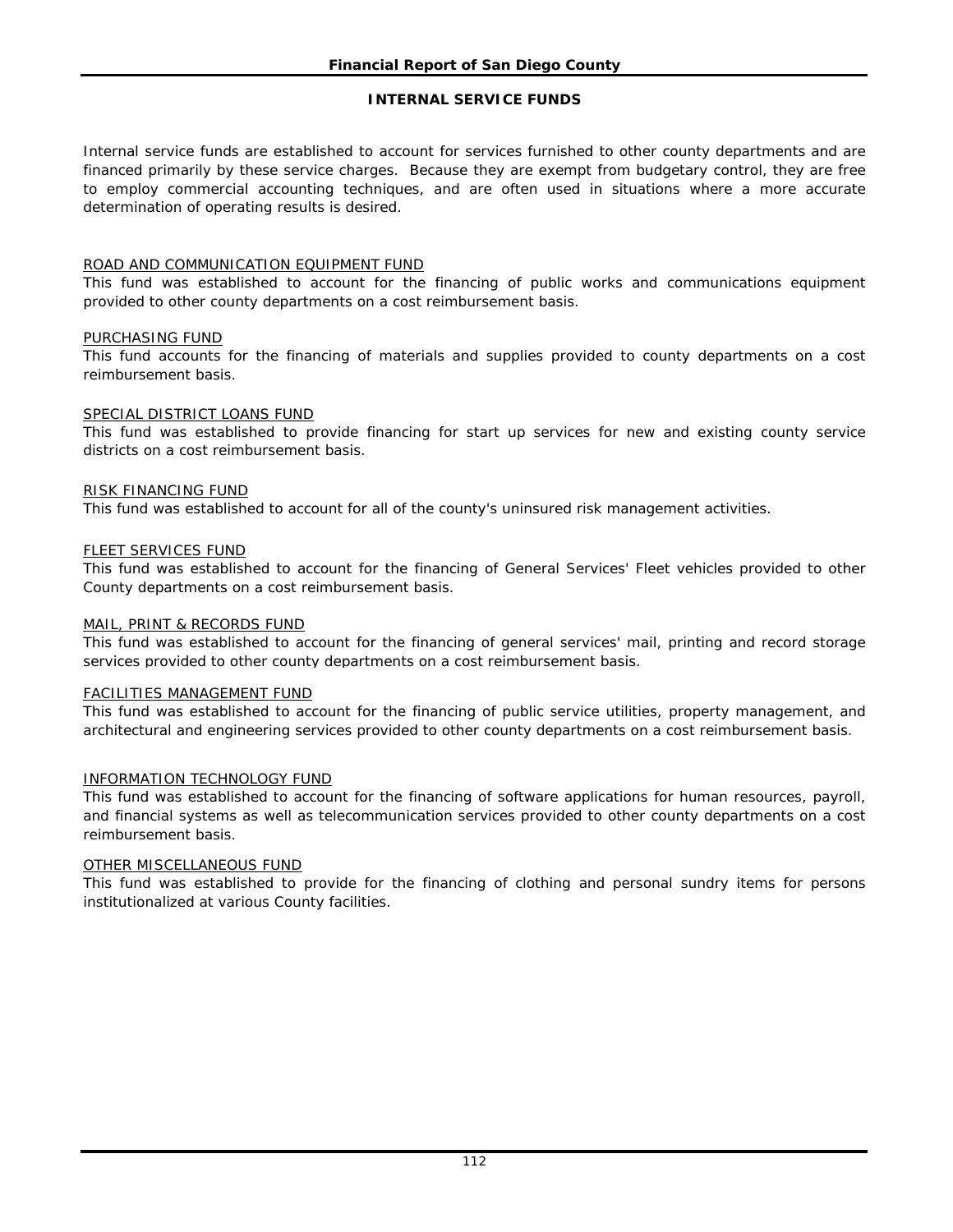### **COMBINING STATEMENT OF NET ASSETS INTERNAL SERVICE FUNDS June 30, 2002 (In Thousands)**

|                                                 | Road and      | Special         |            |       |
|-------------------------------------------------|---------------|-----------------|------------|-------|
|                                                 | Communication | <b>District</b> |            |       |
|                                                 |               | Equipment       | Purchasing | Loans |
| <b>ASSETS</b>                                   |               |                 |            |       |
| Current assets:                                 |               |                 |            |       |
| Equity in pooled cash and investments           | \$            | 14,850          | 2,374      | 650   |
| Cash with fiscal agent                          |               |                 |            |       |
| Collections in transit                          |               | 39              | 88         |       |
| Imprest cash                                    |               |                 | 201        |       |
| Accounts and notes receivable                   |               |                 | 5          |       |
| Due from other funds                            |               | 588             | 1,844      |       |
| Advances to other funds                         |               |                 |            | 259   |
| Inventory of materials and supplies             |               | 308             | 716        |       |
| Other current assets<br>Total current assets    |               | 15,785          | 5,228      | 909   |
|                                                 |               |                 |            |       |
| Capital assets:                                 |               |                 |            |       |
| Construction in progress                        |               |                 |            |       |
| Buildings and equipment                         |               | 21,187          | 74         |       |
| Less accumulated depreciation                   |               | (10, 705)       | (63)       |       |
| <b>Total noncurrent assets</b>                  |               | 10,482          | 11         |       |
|                                                 |               |                 |            |       |
| <b>Total assets</b>                             |               | 26,267          | 5,239      | 909   |
| <b>LIABILITIES</b>                              |               |                 |            |       |
| <b>Current liabilities:</b>                     |               |                 |            |       |
| Accounts payable                                |               | 54              | 1,851      |       |
| Accrued payroll                                 |               |                 | 112        |       |
| Accrued interest                                |               |                 |            |       |
| Due to other funds                              |               | 735             | 386        |       |
| Claims and judgements                           |               |                 |            |       |
| Compensated absences                            |               |                 | 23         |       |
| Bonds, notes, and loans payable                 |               |                 |            |       |
| <b>Total current liabilities</b>                |               | 789             | 2,372      |       |
|                                                 |               |                 |            |       |
| Noncurrent liabilities:                         |               |                 |            |       |
| Compensated absences                            |               |                 | 209        |       |
| Claims and judgments                            |               |                 |            |       |
| Bonds, notes, and loan payable                  |               |                 |            |       |
| Total noncurrent liabilities                    |               |                 | 209        |       |
|                                                 |               |                 |            |       |
| <b>Total liabilities</b>                        |               | 789             | 2,581      |       |
| <b>NET ASSETS</b>                               |               |                 |            |       |
| Invested in capital assets, net of related debt |               | 10,482          | 11         |       |
| Restricted for other purposes                   |               |                 |            |       |
| Unrestricted                                    |               | 14,996          | 2,647      | 909   |
| <b>Total net assets</b>                         | $\,$          | 25,478          | 2,658      | 909   |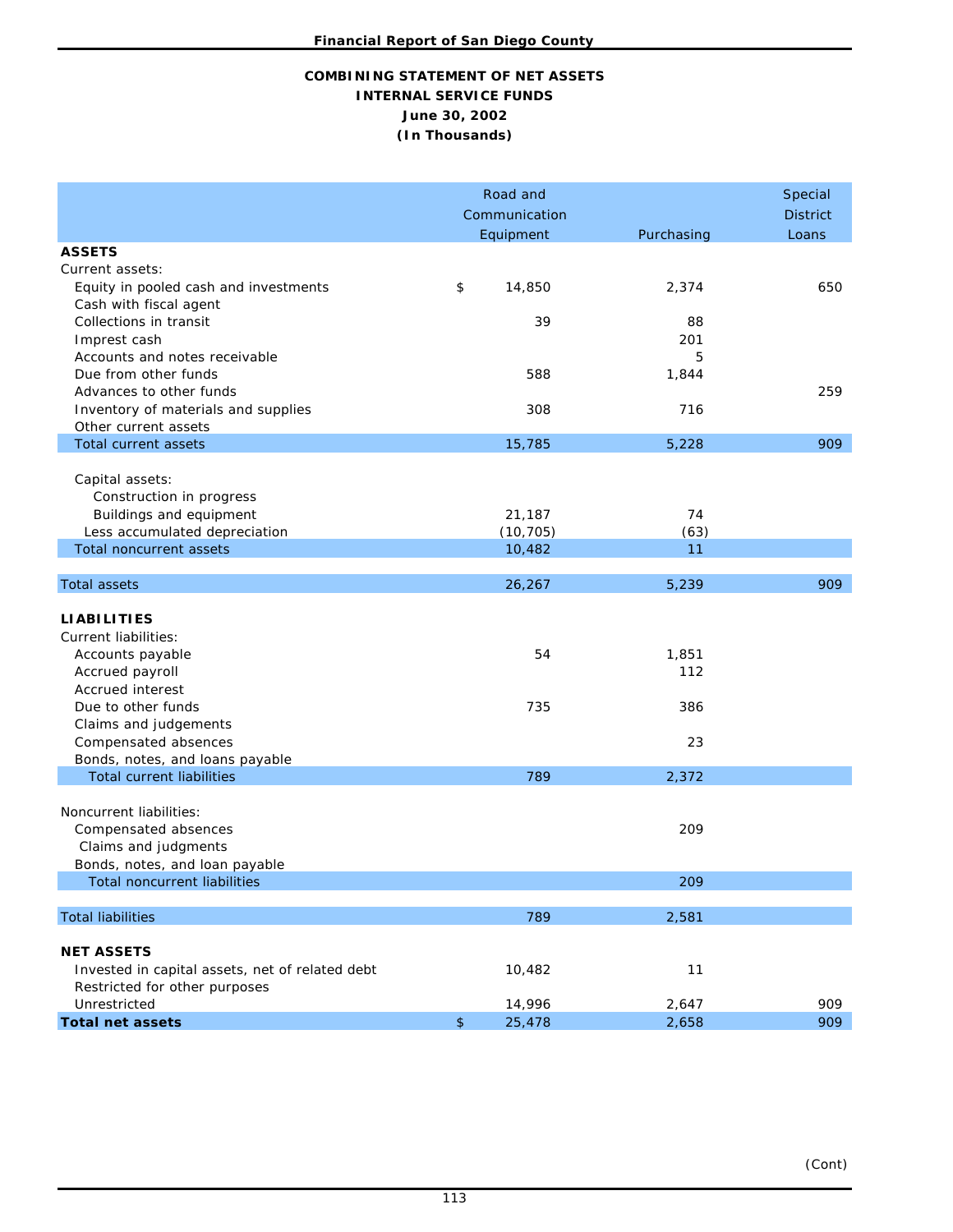# **COMBINING STATEMENT OF NET ASSETS INTERNAL SERVICE FUNDS June 30, 2002 (In Thousands)**

|                                                 |      |             |                 |         | (Cont)            |
|-------------------------------------------------|------|-------------|-----------------|---------|-------------------|
|                                                 |      |             |                 | Mail,   |                   |
|                                                 |      | <b>Risk</b> | Fleet           | Print & | <b>Facilities</b> |
|                                                 |      | Financing   | <b>Services</b> | Records | Management        |
| <b>ASSETS</b>                                   |      |             |                 |         |                   |
| Current assets:                                 |      |             |                 |         |                   |
| Equity in pooled cash and investments           | \$   | 67,275      | 18,203          | 2,180   | 8,155             |
| Cash with fiscal agent                          |      |             |                 |         |                   |
| Collections in transit                          |      |             | 218             | 14      | 9                 |
| Imprest cash                                    |      |             | 1               | 1       | 5                 |
| Accounts and notes receivable                   |      | 5           | 19              | 20      |                   |
| Due from other funds                            |      | 1,134       |                 | 540     |                   |
|                                                 |      |             | 840             |         | 5,940             |
| Advances to other funds                         |      |             |                 |         |                   |
| Inventory of materials and supplies             |      |             | 634             | 144     | 39                |
| Other current assets                            |      |             |                 | 13      |                   |
| Total current assets                            |      | 68,414      | 19,915          | 2,912   | 14,148            |
|                                                 |      |             |                 |         |                   |
| Capital assets:                                 |      |             |                 |         |                   |
| Construction in progress                        |      |             |                 |         |                   |
| Buildings and equipment                         |      |             | 69,809          | 1,585   | 434               |
| Less accumulated depreciation                   |      |             | (30, 397)       | (964)   | (244)             |
| <b>Total noncurrent assets</b>                  |      |             | 39,412          | 621     | 190               |
|                                                 |      |             |                 |         |                   |
| <b>Total assets</b>                             |      | 68,414      | 59,327          | 3,533   | 14,338            |
|                                                 |      |             |                 |         |                   |
| <b>LIABILITIES</b>                              |      |             |                 |         |                   |
| <b>Current liabilities:</b>                     |      |             |                 |         |                   |
| Accounts payable                                |      | 2,772       | 1,607           | 160     | 2,792             |
| Accrued payroll                                 |      |             | 140             | 93      | 626               |
| Accrued interest                                |      |             |                 | 1       |                   |
| Due to other funds                              |      | 1,618       | 1,135           | 419     | 7,239             |
| Claims and judgements                           |      | 32,760      |                 |         |                   |
| Compensated absences                            |      |             | 30              | 17      | 128               |
| Bonds, notes, and loans payable                 |      |             | 2,604           | 91      |                   |
| <b>Total current liabilities</b>                |      | 37,150      | 5,516           | 781     | 10,785            |
|                                                 |      |             |                 |         |                   |
| Noncurrent liabilities:                         |      |             |                 |         |                   |
| Compensated absences                            |      |             | 269             | 154     | 1,151             |
| Claims and judgments                            |      | 65,034      |                 |         |                   |
| Bonds, notes, and loan payable                  |      |             | 822             | 38      |                   |
| <b>Total noncurrent liabilities</b>             |      | 65,034      | 1,091           | 192     | 1,151             |
|                                                 |      |             |                 |         |                   |
| <b>Total liabilities</b>                        |      | 102,184     | 6,607           | 973     | 11,936            |
|                                                 |      |             |                 |         |                   |
| <b>NET ASSETS</b>                               |      |             |                 |         |                   |
| Invested in capital assets, net of related debt |      |             | 38,590          | 492     | 190               |
| Restricted for other purposes                   |      |             |                 |         | 267               |
| Unrestricted                                    |      | (33, 770)   | 14,130          | 2,068   | 1,945             |
| <b>Total net assets</b>                         | $\,$ | (33, 770)   | 52,720          | 2,560   | 2,402             |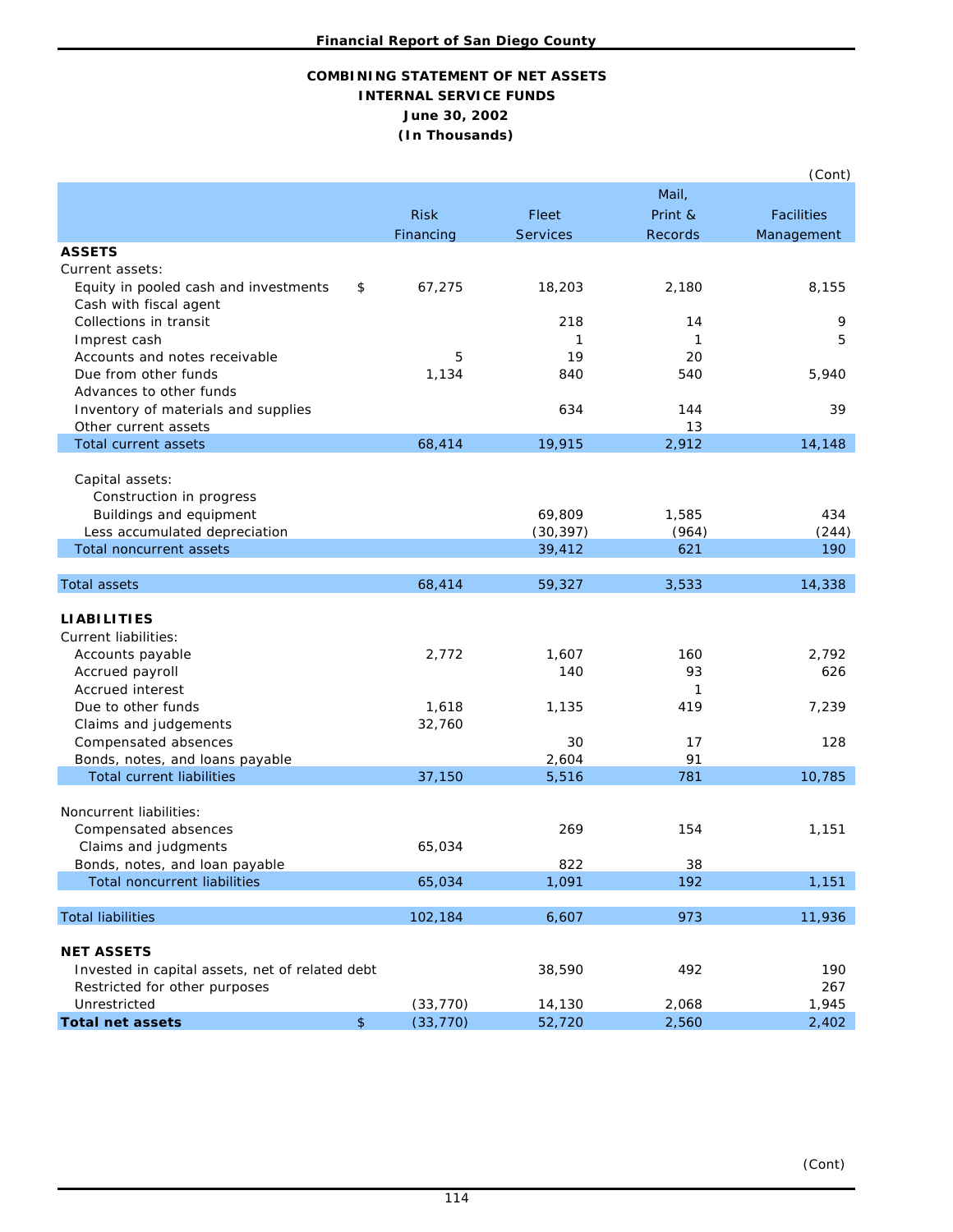### **COMBINING STATEMENT OF NET ASSETS INTERNAL SERVICE FUNDS June 30, 2002 (In Thousands)**

|                                                 |               |             |               | (Cont)    |
|-------------------------------------------------|---------------|-------------|---------------|-----------|
|                                                 |               |             |               |           |
|                                                 |               | Information | Other         |           |
|                                                 |               | Technology  | Miscellaneous | Total     |
| <b>ASSETS</b>                                   |               |             |               |           |
| Current assets:                                 |               |             |               |           |
| Equity in pooled cash and investments           | \$            | 32,620      | 1,472         | 147,779   |
| Cash with fiscal agent                          |               | 46,618      |               | 46,618    |
| Collections in transit                          |               | 2           | 88            | 458       |
| Imprest cash                                    |               |             |               | 208       |
| Accounts and notes receivable                   |               | 3,675       |               | 3,724     |
| Due from other funds                            |               | 14,601      | 5             | 25,492    |
| Advances to other funds                         |               |             |               | 259       |
| Inventory of materials and supplies             |               |             | 78            | 1,919     |
| Other current assets                            |               |             |               | 13        |
| Total current assets                            |               | 97,516      | 1,643         | 226,470   |
| Capital assets:                                 |               |             |               |           |
| Construction in progress                        |               | 37,626      |               | 37,626    |
| Buildings and equipment                         |               |             | 288           | 93,377    |
| Less accumulated depreciation                   |               |             | (156)         | (42, 529) |
| <b>Total noncurrent assets</b>                  |               | 37,626      | 132           | 88,474    |
|                                                 |               |             |               |           |
| <b>Total assets</b>                             |               | 135,142     | 1,775         | 314,944   |
|                                                 |               |             |               |           |
| <b>LIABILITIES</b>                              |               |             |               |           |
| Current liabilities:                            |               |             |               |           |
| Accounts payable                                |               | 48,665      | 80            | 57,981    |
| Accrued payroll                                 |               |             |               | 971       |
| Accrued interest                                |               |             |               | 1         |
| Due to other funds                              |               | 48,336      | 153           | 60,021    |
| Claims and judgements                           |               |             |               | 32,760    |
| Compensated absences                            |               |             |               | 198       |
| Bonds, notes, and loans payable                 |               |             |               | 2,695     |
| <b>Total current liabilities</b>                |               | 97,001      | 233           | 154,627   |
| Noncurrent liabilities:                         |               |             |               |           |
| Compensated absences                            |               |             |               | 1,783     |
| Claims and judgments                            |               |             |               | 65,034    |
| Bonds, notes, and loan payable                  |               |             |               | 860       |
| <b>Total noncurrent liabilities</b>             |               |             |               | 67,677    |
|                                                 |               |             |               |           |
| <b>Total liabilities</b>                        |               | 97,001      | 233           | 222,304   |
|                                                 |               |             |               |           |
| <b>NET ASSETS</b>                               |               |             |               |           |
| Invested in capital assets, net of related debt |               | 37,626      | 132           | 87,523    |
| Restricted for other purposes                   |               |             |               | 267       |
| Unrestricted                                    |               | 515         | 1,410         | 4,850     |
| <b>Total net assets</b>                         | $\frac{1}{2}$ | 38,141      | 1,542         | 92,640    |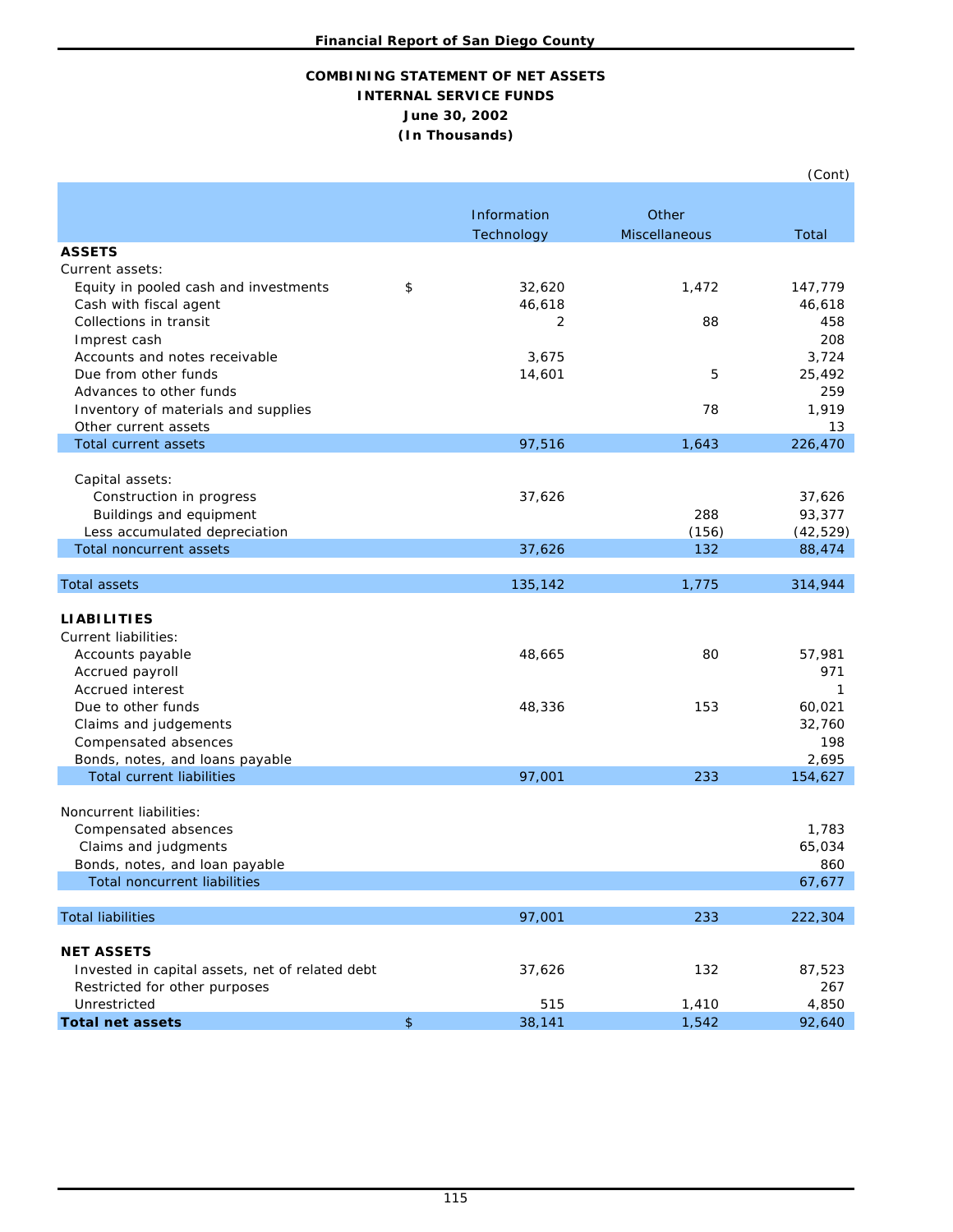# **COMBINING STATEMENT OF REVENUES, EXPENSES, AND CHANGES IN FUND NET ASSETS - INTERNAL SERVICE FUNDS June 30, 2002 (IN THOUSANDS)**

|                                                                                                                        |      | Road and<br>Communication |                    | Special<br><b>District</b> | <b>Risk</b>            |
|------------------------------------------------------------------------------------------------------------------------|------|---------------------------|--------------------|----------------------------|------------------------|
|                                                                                                                        |      | Equipment                 | Purchasing         | Loans                      | Financing              |
| <b>Operating Revenues:</b><br>Charges for services<br>Miscellaneous                                                    | $\,$ | 5,839                     | 42,012<br>392      |                            | 36,908<br>17           |
| Total operating revenue                                                                                                |      | 5,839                     | 42,404             |                            | 36,925                 |
| <b>Operating Expenses:</b><br><b>Salaries</b>                                                                          |      |                           | 3,045              |                            |                        |
| Repairs and maintenance<br>Equipment rental<br>Contracted services                                                     |      | 2,084                     | 73<br>560<br>1,788 |                            |                        |
| Depreciation<br><b>Utilities</b>                                                                                       |      | 1,294                     | 2<br>95            |                            |                        |
| Cost of material<br>Claims and judgments<br>Fuel                                                                       |      | 364<br>466                | 36,339<br>10       |                            | 46,344                 |
| Other operating expenses<br><b>Total operating expenses</b>                                                            |      | 656<br>4,864              | 216<br>42,128      |                            | 46,344                 |
| Operating income (loss)                                                                                                |      | 975                       | 276                |                            | (9, 419)               |
| <b>Nonoperating Revenues (Expenses)</b><br>Interest and dividends<br>Interest expense<br>Loss on disposal of equipment |      | 181<br>(3, 232)           | 104<br>(20)        | 2                          | 1,267                  |
| Total nonoperating revenues (expenses)                                                                                 |      | (3,051)                   | 84                 | 2                          | 1,267                  |
| Income (loss) before contributions and transfers                                                                       |      | (2,076)                   | 360                | $\overline{2}$             | (8, 152)               |
| Capital contributions<br>Transfers in<br>Transfers (out)                                                               |      | 85<br>(1,000)             | (158)              |                            |                        |
| Change in net assets                                                                                                   |      | (2,991)                   | 202                | $\overline{2}$             | (8, 152)               |
| Total net assets--beginning<br>Total net assets--ending                                                                | \$   | 28,469<br>25,478          | 2,456<br>2,658     | 907<br>909                 | (25, 618)<br>(33, 770) |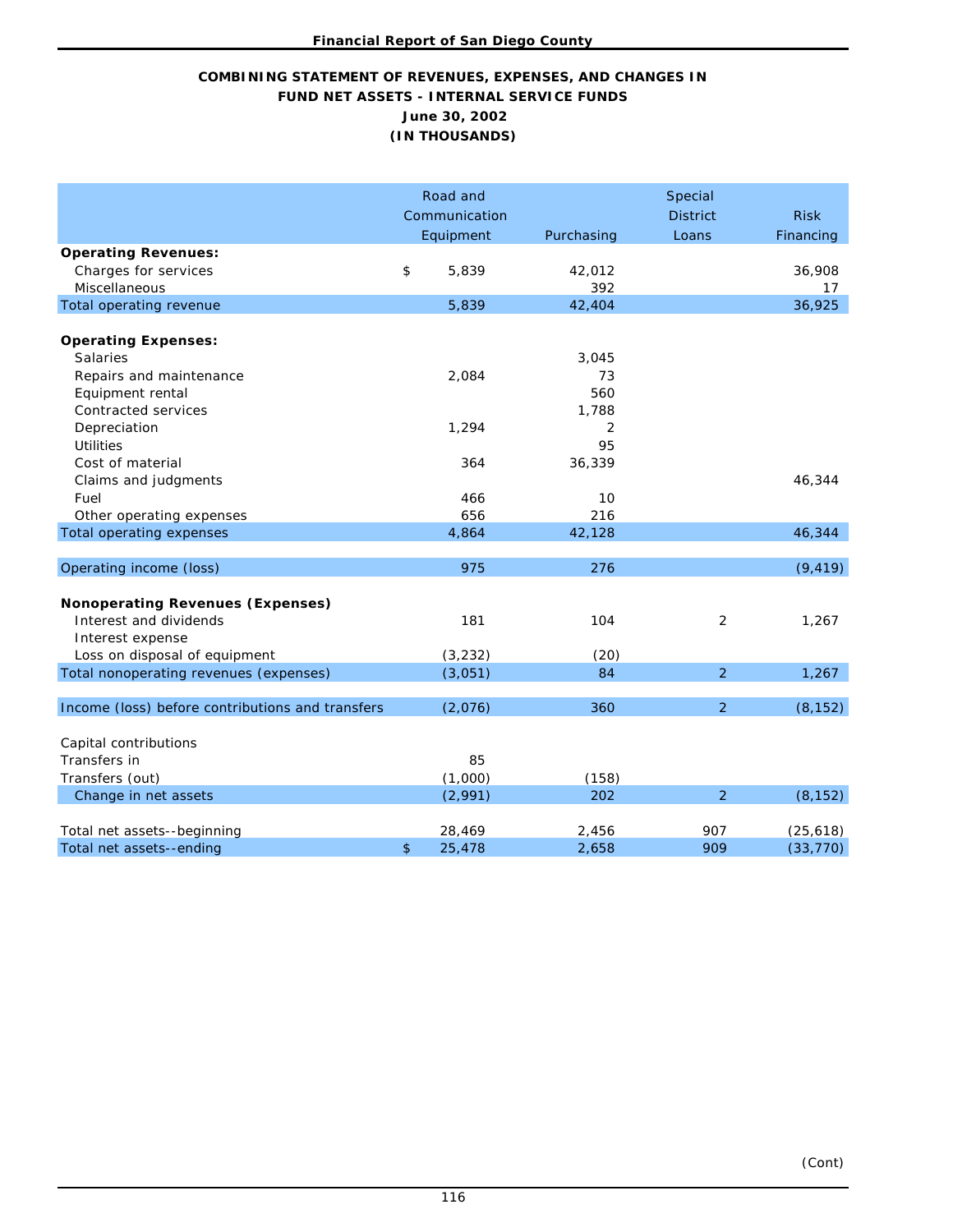### **COMBINING STATEMENT OF REVENUES, EXPENSES, AND CHANGES IN FUND NET ASSETS - INTERNAL SERVICE FUNDS Year Ended June 30, 2002 (In Thousands)**

|                                                  |                |                 |                | (Cont)            |
|--------------------------------------------------|----------------|-----------------|----------------|-------------------|
|                                                  |                |                 | Mail,          |                   |
|                                                  |                | Fleet           | Print &        | <b>Facilities</b> |
|                                                  |                | <b>Services</b> | Records        | Management        |
| <b>Operating Revenues:</b>                       |                |                 |                |                   |
| Charges for services                             | \$             | 18,698          | 10,456         | 72,344            |
| Miscellaneous                                    |                | 102             | 72             | 1,733             |
| Total operating revenue                          |                | 18,800          | 10,528         | 74,077            |
|                                                  |                |                 |                |                   |
| <b>Operating Expenses:</b>                       |                |                 |                |                   |
| <b>Salaries</b>                                  |                | 3,677           | 2,097          | 15,520            |
| Repairs and maintenance                          |                | 3,063           | 433            | 24,964            |
| Equipment rental                                 |                | 52              | 35             | 786               |
| Contracted services                              |                | 1,839           | 903            | 8,291             |
| Depreciation                                     |                | 6,611           | 118            | 21                |
| <b>Utilities</b>                                 |                | 158             | 59             | 17,049            |
| Cost of material                                 |                | 9               | 6,159          |                   |
| Claims and judgments                             |                |                 |                |                   |
| Fuel                                             |                | 3,355           | 21             | 103               |
| Other operating expenses                         |                | 322             | 92             | 5,869             |
| Total operating expenses                         |                | 19,086          | 9,917          | 72,603            |
|                                                  |                |                 |                |                   |
| Operating income (loss)                          |                | (286)           | 611            | 1,474             |
| <b>Nonoperating Revenues (Expenses)</b>          |                |                 |                |                   |
| Interest and dividends                           |                | 760             | 75             | 212               |
| Interest expense                                 |                | (219)           | (14)           |                   |
| Loss on disposal of equipment                    |                | (36)            | (18)           | (9)               |
| Total nonoperating revenues (expenses)           |                | 505             | 43             | 203               |
|                                                  |                |                 |                |                   |
| Income (loss) before contributions and transfers |                | 219             | 654            | 1,677             |
| Capital contributions                            |                | 510             |                |                   |
| Transfers in                                     |                | 6,859           | $\overline{2}$ | 737               |
| Transfers (out)                                  |                | (192)           | (105)          | (779)             |
| Change in net assets                             |                | 7,396           | 551            | 1,635             |
|                                                  |                |                 |                |                   |
| Total net assets--beginning                      |                | 45,324          | 2,009          | 767               |
| Total net assets--ending                         | $\mathfrak{D}$ | 52,720          | 2,560          | 2,402             |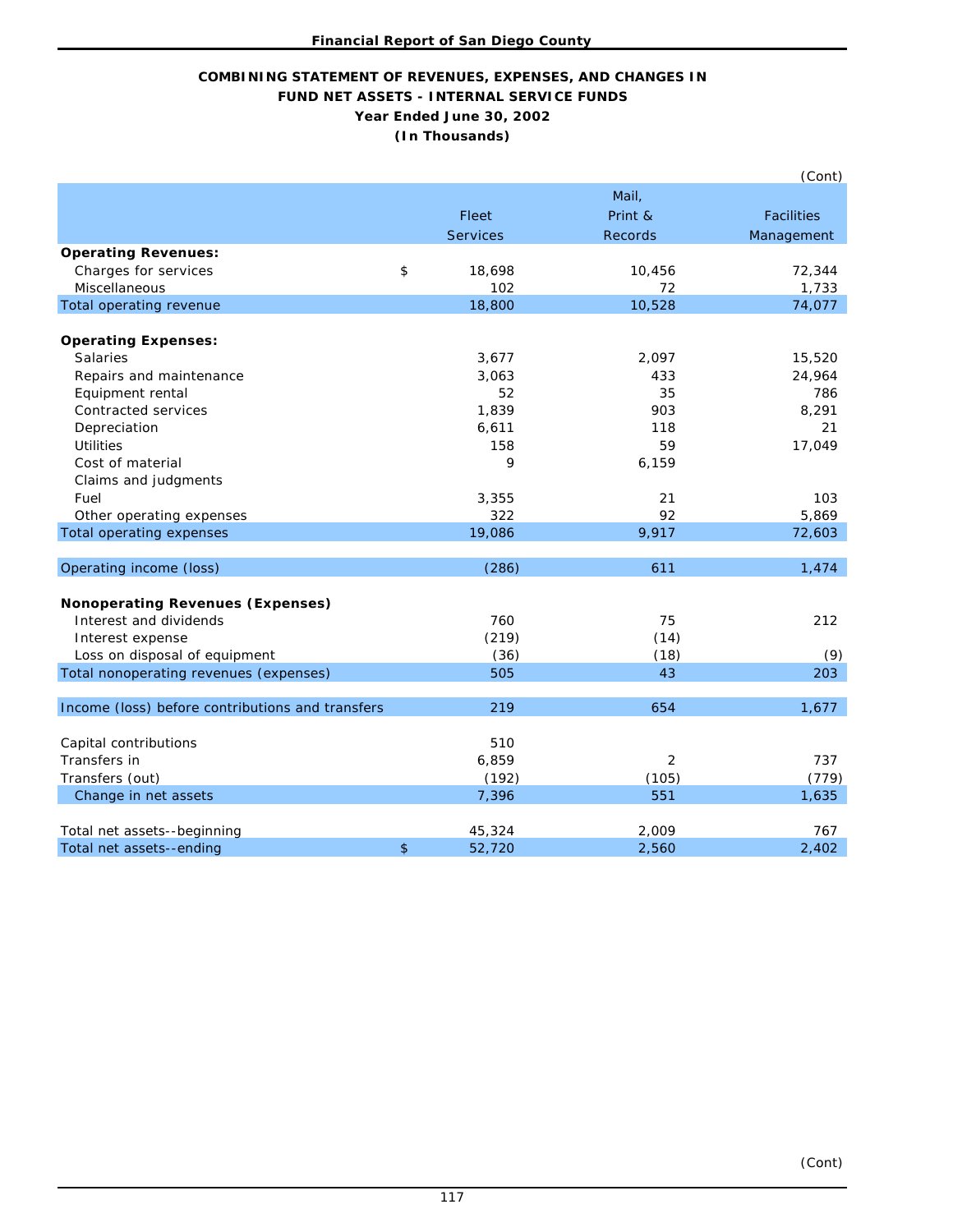### **COMBINING STATEMENT OF REVENUES, EXPENSES, AND CHANGES IN FUND NET ASSETS - INTERNAL SERVICE FUNDS Year Ended June 30, 2002 (In Thousands)**

|                                                  |               |                | (Cont)    |
|--------------------------------------------------|---------------|----------------|-----------|
|                                                  | Information   | Other          |           |
|                                                  | Technology    | Miscellaneous  | Total     |
| <b>Operating Revenues:</b>                       |               |                |           |
| Charges for services                             | \$<br>100,953 | 2,640          | 289,850   |
| Miscellaneous                                    | 52            | 110            | 2,478     |
| Total operating revenue                          | 101,005       | 2,750          | 292,328   |
|                                                  |               |                |           |
| <b>Operating Expenses:</b>                       |               |                |           |
| <b>Salaries</b>                                  |               |                | 24,339    |
| Repairs and maintenance                          |               | 18             | 30,635    |
| Equipment rental                                 |               |                | 1,433     |
| Contracted services                              | 105,979       |                | 118,800   |
| Depreciation                                     |               | 28             | 8,074     |
| <b>Utilities</b>                                 |               |                | 17,361    |
| Cost of material                                 |               | 1,192          | 44,063    |
| Claims and judgments                             |               |                | 46,344    |
| Fuel                                             |               | $\mathbf{1}$   | 3,956     |
| Other operating expenses                         |               | 125            | 7,280     |
| <b>Total operating expenses</b>                  | 105,979       | 1,364          | 302,285   |
| Operating income (loss)                          | (4, 974)      | 1,386          | (9, 957)  |
| <b>Nonoperating Revenues (Expenses)</b>          |               |                |           |
| Interest and dividends                           |               | $\mathbf{1}$   | 2,602     |
| Interest expense                                 |               |                | (233)     |
| Loss on disposal of equipment                    |               |                | (3, 315)  |
| Total nonoperating revenues (expenses)           |               | $\overline{1}$ | (946)     |
| Income (loss) before contributions and transfers | (4, 974)      | 1,387          | (10, 903) |
| Capital contributions                            | 8,306         |                | 8,816     |
| Transfers in                                     | 4,631         |                | 12,314    |
|                                                  |               |                |           |
| Transfers (out)                                  |               | (1, 231)       | (3, 465)  |
| Change in net assets                             | 7,963         | 156            | 6,762     |
| Total net assets--beginning                      | 30,178        | 1,386          | 85,878    |
| Total net assets--ending                         | \$<br>38,141  | 1,542          | 92,640    |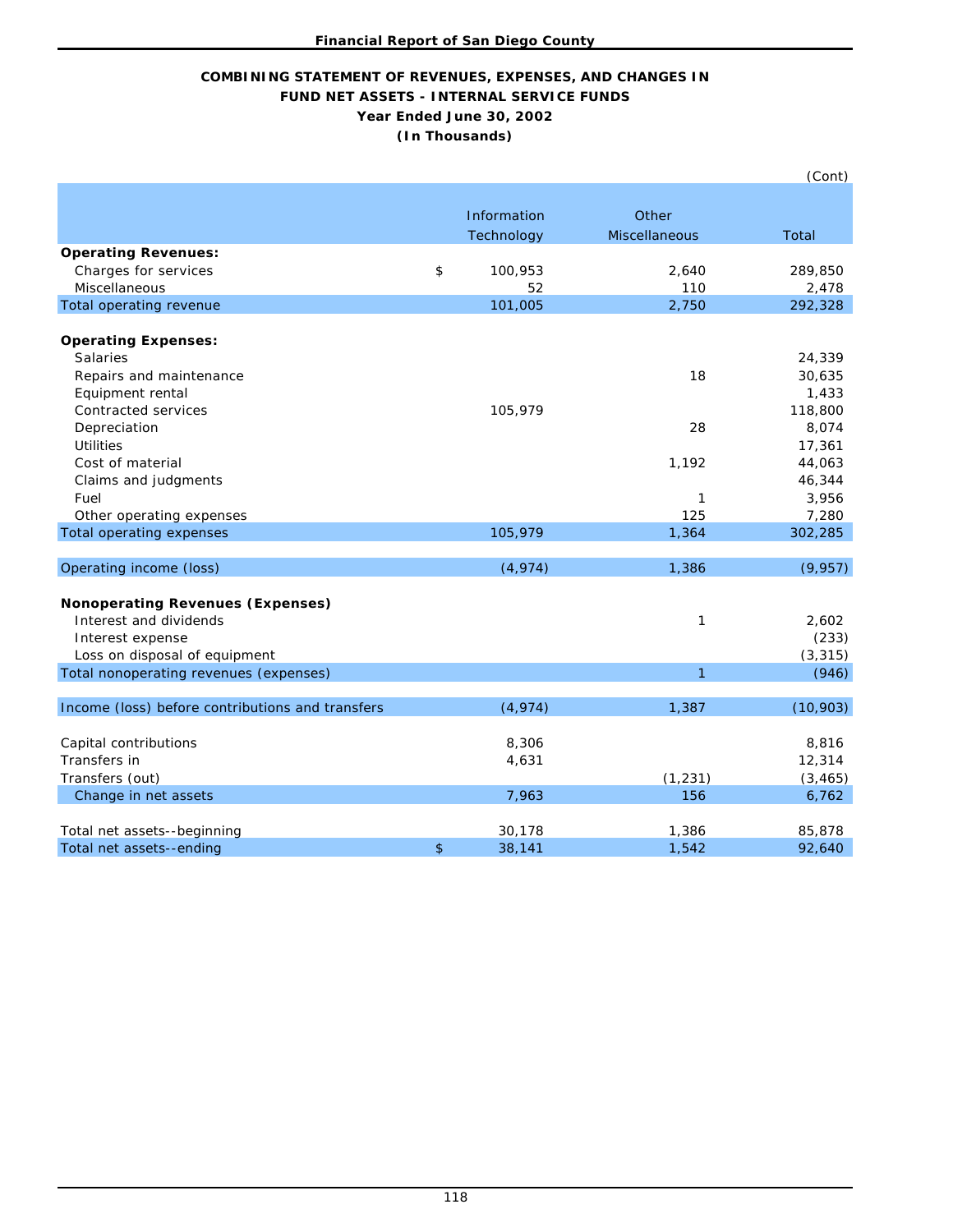#### **COMBINING STATEMENT OF CASH FLOWS Year Ended June 30, 2002 INTERNAL SERVICE FUNDS (In Thousands)**

| Cash Flows from operating activities:<br>\$<br>Cash received from customers<br>5,878<br>(including other funds)<br>43,007<br>36,168<br>(704)<br>Cash payments to suppliers<br>(43, 353)<br>Cash payments to employees<br>(3,090)<br>(2, 205)<br>3,194<br>Internal activity-payments to other funds<br>(29, 678)<br>2,969<br>6,490<br>Net cash provided to operating activities<br>(242)<br>Cash flows from non-capital financing activities:<br>(915)<br>Transfers from (to) other funds<br>(158)<br>(51)<br>Advances from (to) other funds<br>Net cash used for non-capital<br>(915)<br>(158)<br>(51)<br>financing activities<br>Cash flows from capital and related<br>financing activities:<br>Acquisition of capital assets<br>(1, 769)<br>(20)<br>Capital contributions<br>227<br>Proceeds from sale of equipment<br>Principal paid on long-term debt<br>Interest paid on long-term debt<br>Net cash used for capital and<br>(1, 542)<br>(20)<br>related financing activities<br>Cash flows from investing activities:<br>196<br>120<br>1,267<br>Interest<br>$\mathbf{1}$<br>Net increase (decrease) in cash & cash equivalents<br>708<br>(300)<br>7,757<br>(50)<br>14,181<br>2,963<br>700<br>59,518<br>Cash and cash equivalents - beginning of year<br>Cash and cash equivalents - end of year<br>14,889<br>2,663<br>650<br>67,275<br>Reconciliation of operating income:<br>Operating income (loss)<br>975<br>276<br>(9, 419)<br>Adjustments to reconcile:<br>Increase (decrease) in compensated absences<br>(35)<br>Increase (decrease) in accrued payroll<br>(1)<br>481<br>(394)<br>335<br>Increase (decrease) in due to other funds<br>(13)<br>(676)<br>2,747<br>Increase (decrease) in accounts payable<br>13,584<br>Increase (decrease) in claims and judgements<br>Decrease (increase) in accounts receivable<br>(2)<br>(1) |  | Road and<br>Communication<br>Equipment | Purchasing | Special<br><b>District</b><br>Loans | <b>Risk</b><br>Financing |
|-------------------------------------------------------------------------------------------------------------------------------------------------------------------------------------------------------------------------------------------------------------------------------------------------------------------------------------------------------------------------------------------------------------------------------------------------------------------------------------------------------------------------------------------------------------------------------------------------------------------------------------------------------------------------------------------------------------------------------------------------------------------------------------------------------------------------------------------------------------------------------------------------------------------------------------------------------------------------------------------------------------------------------------------------------------------------------------------------------------------------------------------------------------------------------------------------------------------------------------------------------------------------------------------------------------------------------------------------------------------------------------------------------------------------------------------------------------------------------------------------------------------------------------------------------------------------------------------------------------------------------------------------------------------------------------------------------------------------------------------------------------------------------------------------------------------------------------------|--|----------------------------------------|------------|-------------------------------------|--------------------------|
|                                                                                                                                                                                                                                                                                                                                                                                                                                                                                                                                                                                                                                                                                                                                                                                                                                                                                                                                                                                                                                                                                                                                                                                                                                                                                                                                                                                                                                                                                                                                                                                                                                                                                                                                                                                                                                           |  |                                        |            |                                     |                          |
|                                                                                                                                                                                                                                                                                                                                                                                                                                                                                                                                                                                                                                                                                                                                                                                                                                                                                                                                                                                                                                                                                                                                                                                                                                                                                                                                                                                                                                                                                                                                                                                                                                                                                                                                                                                                                                           |  |                                        |            |                                     |                          |
|                                                                                                                                                                                                                                                                                                                                                                                                                                                                                                                                                                                                                                                                                                                                                                                                                                                                                                                                                                                                                                                                                                                                                                                                                                                                                                                                                                                                                                                                                                                                                                                                                                                                                                                                                                                                                                           |  |                                        |            |                                     |                          |
|                                                                                                                                                                                                                                                                                                                                                                                                                                                                                                                                                                                                                                                                                                                                                                                                                                                                                                                                                                                                                                                                                                                                                                                                                                                                                                                                                                                                                                                                                                                                                                                                                                                                                                                                                                                                                                           |  |                                        |            |                                     |                          |
|                                                                                                                                                                                                                                                                                                                                                                                                                                                                                                                                                                                                                                                                                                                                                                                                                                                                                                                                                                                                                                                                                                                                                                                                                                                                                                                                                                                                                                                                                                                                                                                                                                                                                                                                                                                                                                           |  |                                        |            |                                     |                          |
|                                                                                                                                                                                                                                                                                                                                                                                                                                                                                                                                                                                                                                                                                                                                                                                                                                                                                                                                                                                                                                                                                                                                                                                                                                                                                                                                                                                                                                                                                                                                                                                                                                                                                                                                                                                                                                           |  |                                        |            |                                     |                          |
|                                                                                                                                                                                                                                                                                                                                                                                                                                                                                                                                                                                                                                                                                                                                                                                                                                                                                                                                                                                                                                                                                                                                                                                                                                                                                                                                                                                                                                                                                                                                                                                                                                                                                                                                                                                                                                           |  |                                        |            |                                     |                          |
|                                                                                                                                                                                                                                                                                                                                                                                                                                                                                                                                                                                                                                                                                                                                                                                                                                                                                                                                                                                                                                                                                                                                                                                                                                                                                                                                                                                                                                                                                                                                                                                                                                                                                                                                                                                                                                           |  |                                        |            |                                     |                          |
|                                                                                                                                                                                                                                                                                                                                                                                                                                                                                                                                                                                                                                                                                                                                                                                                                                                                                                                                                                                                                                                                                                                                                                                                                                                                                                                                                                                                                                                                                                                                                                                                                                                                                                                                                                                                                                           |  |                                        |            |                                     |                          |
|                                                                                                                                                                                                                                                                                                                                                                                                                                                                                                                                                                                                                                                                                                                                                                                                                                                                                                                                                                                                                                                                                                                                                                                                                                                                                                                                                                                                                                                                                                                                                                                                                                                                                                                                                                                                                                           |  |                                        |            |                                     |                          |
|                                                                                                                                                                                                                                                                                                                                                                                                                                                                                                                                                                                                                                                                                                                                                                                                                                                                                                                                                                                                                                                                                                                                                                                                                                                                                                                                                                                                                                                                                                                                                                                                                                                                                                                                                                                                                                           |  |                                        |            |                                     |                          |
|                                                                                                                                                                                                                                                                                                                                                                                                                                                                                                                                                                                                                                                                                                                                                                                                                                                                                                                                                                                                                                                                                                                                                                                                                                                                                                                                                                                                                                                                                                                                                                                                                                                                                                                                                                                                                                           |  |                                        |            |                                     |                          |
|                                                                                                                                                                                                                                                                                                                                                                                                                                                                                                                                                                                                                                                                                                                                                                                                                                                                                                                                                                                                                                                                                                                                                                                                                                                                                                                                                                                                                                                                                                                                                                                                                                                                                                                                                                                                                                           |  |                                        |            |                                     |                          |
|                                                                                                                                                                                                                                                                                                                                                                                                                                                                                                                                                                                                                                                                                                                                                                                                                                                                                                                                                                                                                                                                                                                                                                                                                                                                                                                                                                                                                                                                                                                                                                                                                                                                                                                                                                                                                                           |  |                                        |            |                                     |                          |
|                                                                                                                                                                                                                                                                                                                                                                                                                                                                                                                                                                                                                                                                                                                                                                                                                                                                                                                                                                                                                                                                                                                                                                                                                                                                                                                                                                                                                                                                                                                                                                                                                                                                                                                                                                                                                                           |  |                                        |            |                                     |                          |
|                                                                                                                                                                                                                                                                                                                                                                                                                                                                                                                                                                                                                                                                                                                                                                                                                                                                                                                                                                                                                                                                                                                                                                                                                                                                                                                                                                                                                                                                                                                                                                                                                                                                                                                                                                                                                                           |  |                                        |            |                                     |                          |
|                                                                                                                                                                                                                                                                                                                                                                                                                                                                                                                                                                                                                                                                                                                                                                                                                                                                                                                                                                                                                                                                                                                                                                                                                                                                                                                                                                                                                                                                                                                                                                                                                                                                                                                                                                                                                                           |  |                                        |            |                                     |                          |
|                                                                                                                                                                                                                                                                                                                                                                                                                                                                                                                                                                                                                                                                                                                                                                                                                                                                                                                                                                                                                                                                                                                                                                                                                                                                                                                                                                                                                                                                                                                                                                                                                                                                                                                                                                                                                                           |  |                                        |            |                                     |                          |
|                                                                                                                                                                                                                                                                                                                                                                                                                                                                                                                                                                                                                                                                                                                                                                                                                                                                                                                                                                                                                                                                                                                                                                                                                                                                                                                                                                                                                                                                                                                                                                                                                                                                                                                                                                                                                                           |  |                                        |            |                                     |                          |
|                                                                                                                                                                                                                                                                                                                                                                                                                                                                                                                                                                                                                                                                                                                                                                                                                                                                                                                                                                                                                                                                                                                                                                                                                                                                                                                                                                                                                                                                                                                                                                                                                                                                                                                                                                                                                                           |  |                                        |            |                                     |                          |
|                                                                                                                                                                                                                                                                                                                                                                                                                                                                                                                                                                                                                                                                                                                                                                                                                                                                                                                                                                                                                                                                                                                                                                                                                                                                                                                                                                                                                                                                                                                                                                                                                                                                                                                                                                                                                                           |  |                                        |            |                                     |                          |
|                                                                                                                                                                                                                                                                                                                                                                                                                                                                                                                                                                                                                                                                                                                                                                                                                                                                                                                                                                                                                                                                                                                                                                                                                                                                                                                                                                                                                                                                                                                                                                                                                                                                                                                                                                                                                                           |  |                                        |            |                                     |                          |
|                                                                                                                                                                                                                                                                                                                                                                                                                                                                                                                                                                                                                                                                                                                                                                                                                                                                                                                                                                                                                                                                                                                                                                                                                                                                                                                                                                                                                                                                                                                                                                                                                                                                                                                                                                                                                                           |  |                                        |            |                                     |                          |
|                                                                                                                                                                                                                                                                                                                                                                                                                                                                                                                                                                                                                                                                                                                                                                                                                                                                                                                                                                                                                                                                                                                                                                                                                                                                                                                                                                                                                                                                                                                                                                                                                                                                                                                                                                                                                                           |  |                                        |            |                                     |                          |
|                                                                                                                                                                                                                                                                                                                                                                                                                                                                                                                                                                                                                                                                                                                                                                                                                                                                                                                                                                                                                                                                                                                                                                                                                                                                                                                                                                                                                                                                                                                                                                                                                                                                                                                                                                                                                                           |  |                                        |            |                                     |                          |
|                                                                                                                                                                                                                                                                                                                                                                                                                                                                                                                                                                                                                                                                                                                                                                                                                                                                                                                                                                                                                                                                                                                                                                                                                                                                                                                                                                                                                                                                                                                                                                                                                                                                                                                                                                                                                                           |  |                                        |            |                                     |                          |
|                                                                                                                                                                                                                                                                                                                                                                                                                                                                                                                                                                                                                                                                                                                                                                                                                                                                                                                                                                                                                                                                                                                                                                                                                                                                                                                                                                                                                                                                                                                                                                                                                                                                                                                                                                                                                                           |  |                                        |            |                                     |                          |
|                                                                                                                                                                                                                                                                                                                                                                                                                                                                                                                                                                                                                                                                                                                                                                                                                                                                                                                                                                                                                                                                                                                                                                                                                                                                                                                                                                                                                                                                                                                                                                                                                                                                                                                                                                                                                                           |  |                                        |            |                                     |                          |
|                                                                                                                                                                                                                                                                                                                                                                                                                                                                                                                                                                                                                                                                                                                                                                                                                                                                                                                                                                                                                                                                                                                                                                                                                                                                                                                                                                                                                                                                                                                                                                                                                                                                                                                                                                                                                                           |  |                                        |            |                                     |                          |
|                                                                                                                                                                                                                                                                                                                                                                                                                                                                                                                                                                                                                                                                                                                                                                                                                                                                                                                                                                                                                                                                                                                                                                                                                                                                                                                                                                                                                                                                                                                                                                                                                                                                                                                                                                                                                                           |  |                                        |            |                                     |                          |
|                                                                                                                                                                                                                                                                                                                                                                                                                                                                                                                                                                                                                                                                                                                                                                                                                                                                                                                                                                                                                                                                                                                                                                                                                                                                                                                                                                                                                                                                                                                                                                                                                                                                                                                                                                                                                                           |  |                                        |            |                                     |                          |
|                                                                                                                                                                                                                                                                                                                                                                                                                                                                                                                                                                                                                                                                                                                                                                                                                                                                                                                                                                                                                                                                                                                                                                                                                                                                                                                                                                                                                                                                                                                                                                                                                                                                                                                                                                                                                                           |  |                                        |            |                                     |                          |
|                                                                                                                                                                                                                                                                                                                                                                                                                                                                                                                                                                                                                                                                                                                                                                                                                                                                                                                                                                                                                                                                                                                                                                                                                                                                                                                                                                                                                                                                                                                                                                                                                                                                                                                                                                                                                                           |  |                                        |            |                                     |                          |
|                                                                                                                                                                                                                                                                                                                                                                                                                                                                                                                                                                                                                                                                                                                                                                                                                                                                                                                                                                                                                                                                                                                                                                                                                                                                                                                                                                                                                                                                                                                                                                                                                                                                                                                                                                                                                                           |  |                                        |            |                                     |                          |
|                                                                                                                                                                                                                                                                                                                                                                                                                                                                                                                                                                                                                                                                                                                                                                                                                                                                                                                                                                                                                                                                                                                                                                                                                                                                                                                                                                                                                                                                                                                                                                                                                                                                                                                                                                                                                                           |  |                                        |            |                                     |                          |
|                                                                                                                                                                                                                                                                                                                                                                                                                                                                                                                                                                                                                                                                                                                                                                                                                                                                                                                                                                                                                                                                                                                                                                                                                                                                                                                                                                                                                                                                                                                                                                                                                                                                                                                                                                                                                                           |  |                                        |            |                                     |                          |
|                                                                                                                                                                                                                                                                                                                                                                                                                                                                                                                                                                                                                                                                                                                                                                                                                                                                                                                                                                                                                                                                                                                                                                                                                                                                                                                                                                                                                                                                                                                                                                                                                                                                                                                                                                                                                                           |  |                                        |            |                                     |                          |
|                                                                                                                                                                                                                                                                                                                                                                                                                                                                                                                                                                                                                                                                                                                                                                                                                                                                                                                                                                                                                                                                                                                                                                                                                                                                                                                                                                                                                                                                                                                                                                                                                                                                                                                                                                                                                                           |  |                                        |            |                                     |                          |
| 193                                                                                                                                                                                                                                                                                                                                                                                                                                                                                                                                                                                                                                                                                                                                                                                                                                                                                                                                                                                                                                                                                                                                                                                                                                                                                                                                                                                                                                                                                                                                                                                                                                                                                                                                                                                                                                       |  |                                        |            |                                     |                          |
| Decrease (increase) in inventory<br>(18)<br>39                                                                                                                                                                                                                                                                                                                                                                                                                                                                                                                                                                                                                                                                                                                                                                                                                                                                                                                                                                                                                                                                                                                                                                                                                                                                                                                                                                                                                                                                                                                                                                                                                                                                                                                                                                                            |  |                                        |            |                                     |                          |
| Decrease (increase) in due from other funds<br>606<br>(756)<br>1,294<br>2<br>Depreciation                                                                                                                                                                                                                                                                                                                                                                                                                                                                                                                                                                                                                                                                                                                                                                                                                                                                                                                                                                                                                                                                                                                                                                                                                                                                                                                                                                                                                                                                                                                                                                                                                                                                                                                                                 |  |                                        |            |                                     |                          |
| 6.490<br>Net cash provided by operating activities<br>\$<br>2,969<br>(242)                                                                                                                                                                                                                                                                                                                                                                                                                                                                                                                                                                                                                                                                                                                                                                                                                                                                                                                                                                                                                                                                                                                                                                                                                                                                                                                                                                                                                                                                                                                                                                                                                                                                                                                                                                |  |                                        |            |                                     |                          |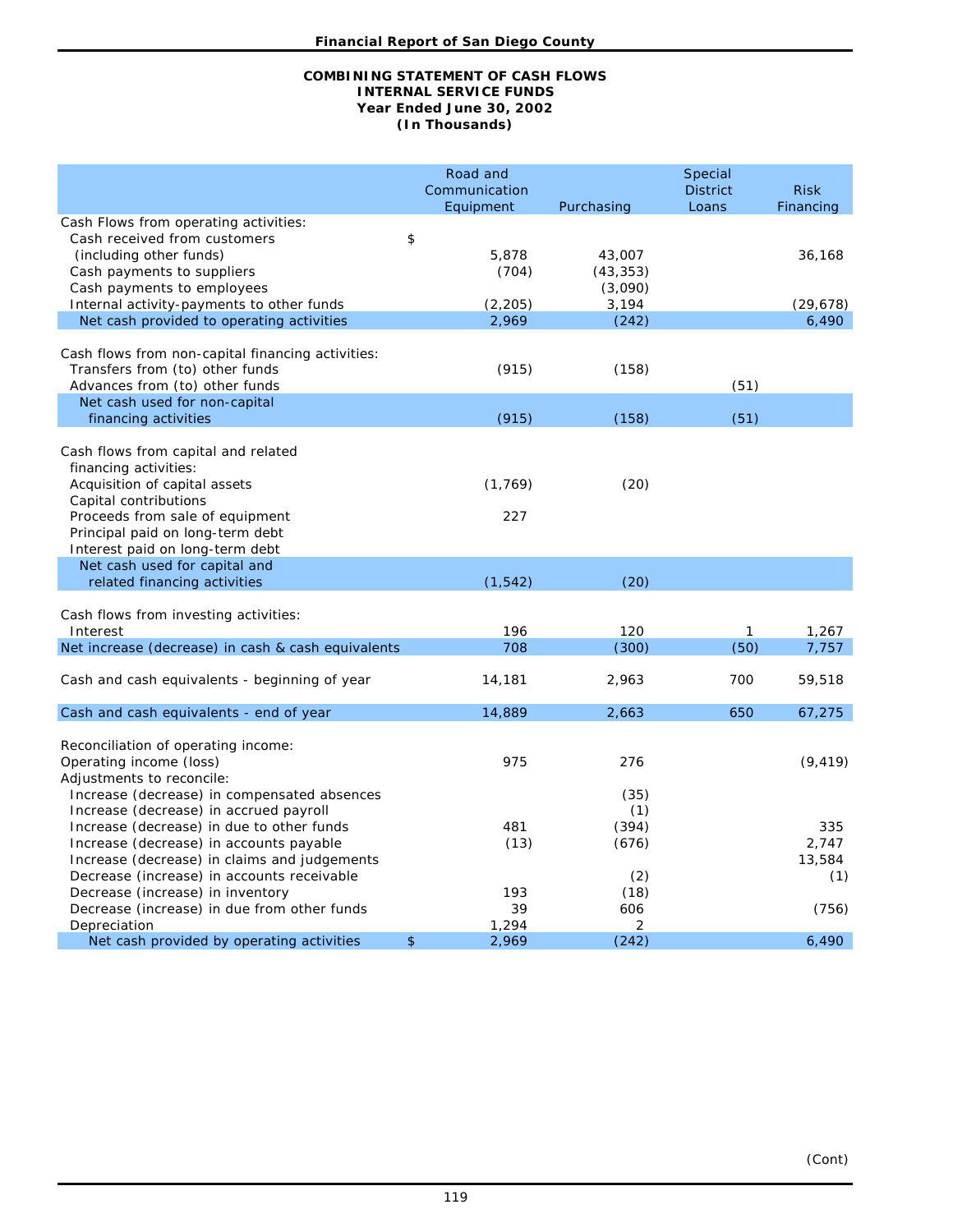#### **COMBINING STATEMENT OF CASH FLOWS Year Ended June 30, 2002 INTERNAL SERVICE FUNDS (In Thousands)**

|                                                    |                 |                | (Cont)            |
|----------------------------------------------------|-----------------|----------------|-------------------|
|                                                    |                 | Mail,          |                   |
|                                                    | Fleet           | Print &        | <b>Facilities</b> |
|                                                    | <b>Services</b> | <b>Records</b> | Management        |
| Cash Flows from operating activities:              |                 |                |                   |
| Cash received from customers                       | \$              |                |                   |
| (including other funds)                            | 19,513          | 10,640         | 75,894            |
| Cash payments to suppliers                         | (6, 709)        | (6, 728)       | (54, 723)         |
|                                                    |                 |                | (15, 360)         |
| Cash payments to employees                         | (3,674)         | (2,058)        |                   |
| Internal activity-payments to other funds          | (2,026)         | (1, 182)       | (1, 206)          |
| Net cash provided to operating activities          | 7,104           | 672            | 4,605             |
|                                                    |                 |                |                   |
| Cash flows from non-capital financing activities:  |                 |                |                   |
| Transfers from (to) other funds                    | 6,667           | (103)          | (42)              |
| Advances from (to) other funds                     |                 |                |                   |
| Net cash used for non-capital                      |                 |                |                   |
| financing activities                               | 6,667           | (103)          | (42)              |
|                                                    |                 |                |                   |
| Cash flows from capital and related                |                 |                |                   |
| financing activities:                              |                 |                |                   |
| Acquisition of capital assets                      | (14, 120)       | (143)          | (30)              |
| Capital contributions                              |                 |                |                   |
| Proceeds from sale of equipment                    | 532             | 1              |                   |
| Principal paid on long-term debt                   | (2, 278)        | (32)           |                   |
| Interest paid on long-term debt                    | (257)           | (16)           |                   |
| Net cash used for capital and                      |                 |                |                   |
| related financing activities                       | (16, 123)       | (190)          | (30)              |
|                                                    |                 |                |                   |
| Cash flows from investing activities:              |                 |                |                   |
| Interest                                           | 894             | 82             | 181               |
| Net increase (decrease) in cash & cash equivalents | (1, 458)        | 461            | 4,714             |
|                                                    |                 |                |                   |
| Cash and cash equivalents - beginning of year      | 19,880          | 1,734          | 3,455             |
|                                                    |                 |                |                   |
| Cash and cash equivalents - end of year            | 18,422          | 2,195          | 8,169             |
|                                                    |                 |                |                   |
| Reconciliation of operating income:                |                 |                |                   |
| Operating income (loss)                            | (286)           | 611            | 1,474             |
| Adjustments to reconcile:                          |                 |                |                   |
| Increase (decrease) in compensated absences        | (14)            | 21             | 57                |
| Increase (decrease) in accrued payroll             | 19              | 21             | 103               |
| Increase (decrease) in due to other funds          | 96              | (290)          | 1,031             |
| Increase (decrease) in accounts payable            | (97)            | 71             | 106               |
| Increase (decrease) in claims and judgements       |                 |                |                   |
| Decrease (increase) in accounts receivable         | (7)             | 321            | 1                 |
| Decrease (increase) in inventory                   | 61              | 6              | (3)               |
| Decrease (increase) in due from other funds        | 721             | (207)          | 1,815             |
| Depreciation                                       | 6,611           | 118            | 21                |
| Net cash provided by operating activities          | \$<br>7,104     | 672            | 4.605             |
|                                                    |                 |                |                   |